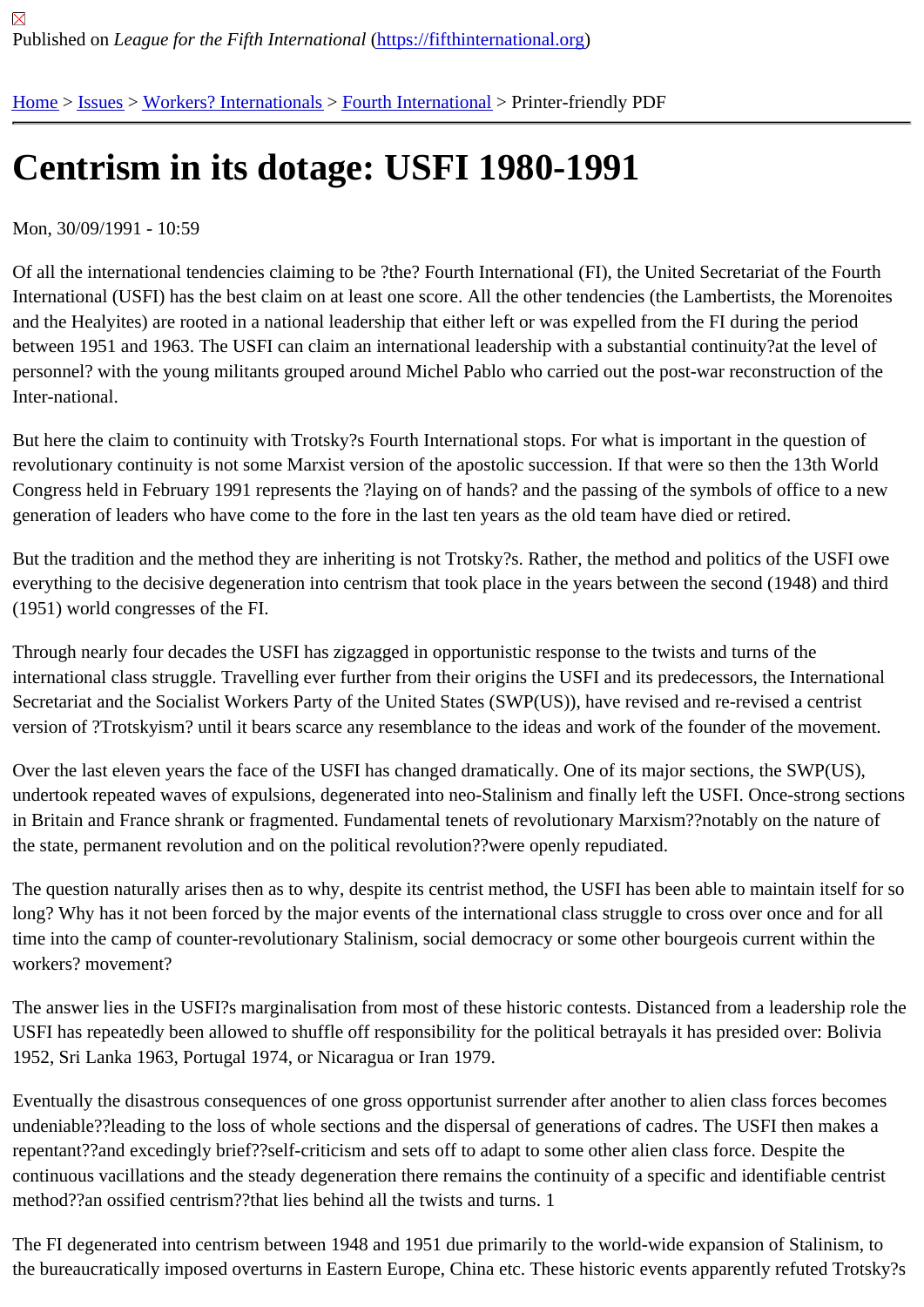characterisation of the counter-revolutionary nature of Stalinism as well as his perspectives and prognoses. But the essential confusion was not to be found in Trotsky?s analyses but in the interpretation given to the post-war events by the Pablo-Mandel-Frank-Cannon leadership.

If ?revolutions? could be made by Stalin, Tito or Mao then the FI and its programme were unneccessary at least for a whole ?first stage? of the world revolution. This neatly explained the failure of the FI to become ?the decisive force on the planet? as predicted by Trotsky at the onset of the Second World War.

At the 1951 Third World Congress the entire Inter-national adopted a centrist method. It consciously ?re-armed? itself with the method of systematic political adaptation to currents within or orbiting Stalinism, petit bourgeois nationalism and social democracy. The fruits of this abandonment of the ?old Trotskyism? (now stigmatised as sectarianism) were not long in coming.

From 1953 the International split, re-unified, split and split again as factional feuds erupted over which non-proletarian class force was to be given hallowed place on the altar of opportunism. This method has led to erroneous perspectives, faulty tactics and disastrous turns in every decade since then.2

The 1980s were no exception. Centrist error was piled on centrist error. From Nicaragua, through Poland to the USSR, the USFI?s method has led directly to political and organisational collapse.

What is more, the decade ended with world historic events, the death agony of Stalinism, events that are finally undermining the states whose existence provided a pole star for the FI?s centrist course. The disintegration of Stalinism in all its variants, including in Vietnam and Cuba, the collapse of petit bourgeois nationalism, including in Nicaragua, all deprive the USFI of credible ?alternative, empirical unconscious? leaderships to follow.

In the years to come events will occur which will bring the USFI to the precipice, to the point where its forty year old ?method? can lead it no further and where any continued identification with ?Trotsky?s mantle? will be seen as a dead weight. The events of the last ten years show an ?International? that History is beckoning ominously with the words of decision: ?Hic Rhodus Hic salta!?3

### **Nicaragua casts a long shadow**

This relatively rapid decay began with the 1979 Sandinista revolution in Nicaragua. Following an initial ?sectarian? hesitation, the USFI made a typical capitulation to petit bourgeois nationalism. Abandoning any programme for a working class seizure of power, of a workers? and peasants? government and of course of a revolutionary party to lead this fight, they opted for supporting the Sandinista-dominated popular front government.

Since it would have been too embarrassing to publicly junk Trotsky?s condemnation of support for popular fronts, they committed an even more bizarre revision of Marxism. They fell into a ferocious factional struggle over whether Nicaragua was (and still is) a healthy workers? state, or whether it was (up to Violetta Chamorro?s victory at the polls) a revolutionary workers? and peasants? government. The theoretical implications of these positions were to fuel a series of faction fights which persist to this day and directly led to the SWP(US)?s final departure from the USFI.

What both sides had to come to terms with was the fact that this ?workers? government? in all its transformations remained absolutely wedded to preserving Nicaraguan capitalism. Indeed, they were unable to deny this. Veteran USFI leader, Livio Maitan, wrote in 1985:

?Five years after the victory of 19 July, the bourgeoisie as a social class maintains a considerable force; it controls vital??not marginal or minority??sectors of the economy of the country as a whole.?4

Nor have the results of this preservation of the capitalist economy been hard to see, even if the USFI were unable to foresee them. The workers at least know it from bitter experience. Again according to the USFI, real wages in Nicaragua were cut by 99% during the 1980s!5 Yet astoundingly the USFI has described this savage attack as ?a tactic?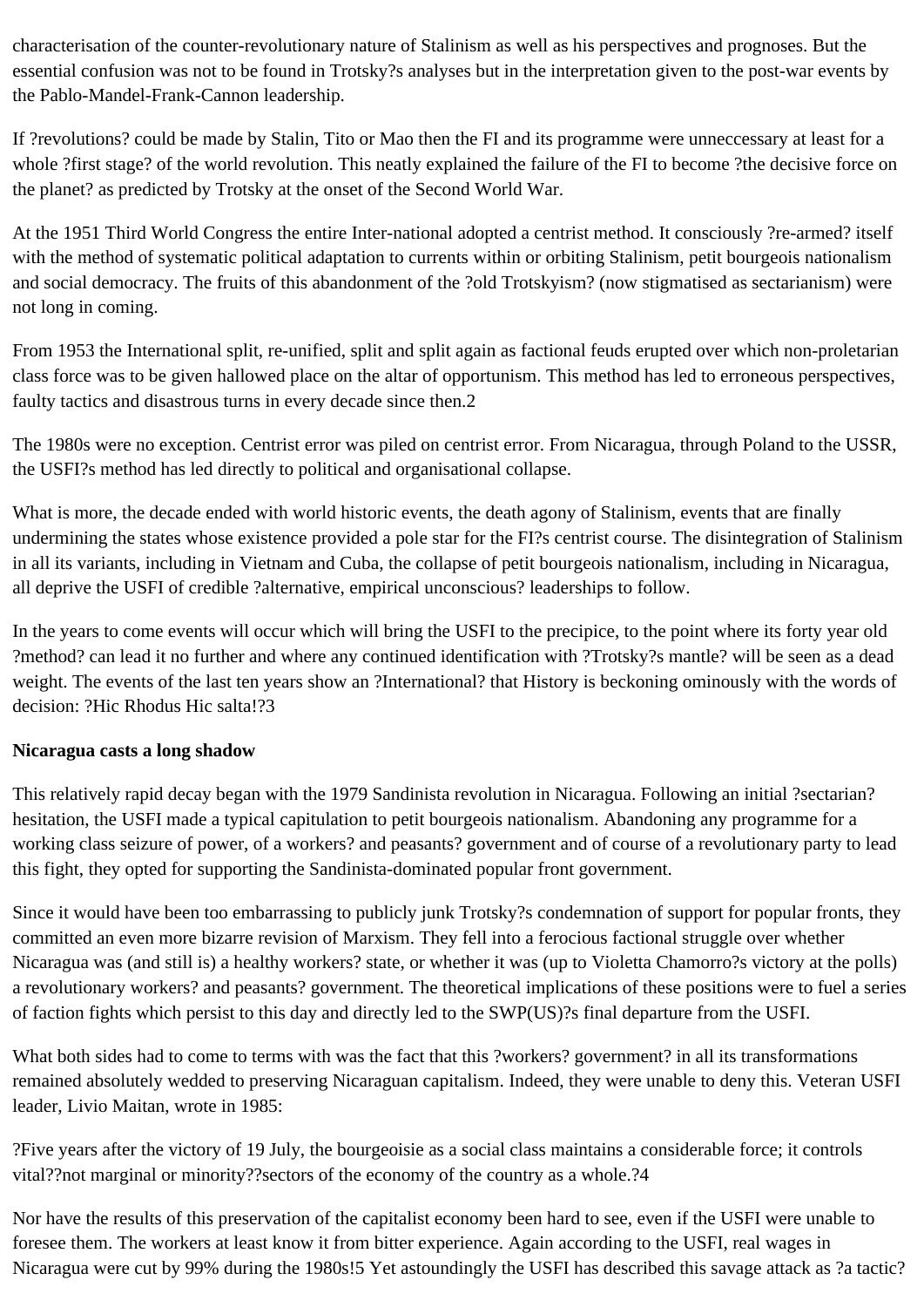which was ?undoubtedly necessary?.6 This shameful support for anti-working class policies is the bitter fruit of the USFI?s characterisation of Nicaragua as being a workers? state from 1979 onwards despite having maintained capitalist property relations for twelve years.

After a twelve year binge on Sandinism, after the ?unforeseen? debacle of Daniel Ortega?s presidential campaign in 1990, the USFI have suddenly become more critical of their former idols. As little as two years ago the Sandinistas were praised for improving on Lenin and Trotsky in their commitment to pluralism and bourgeois democracy. Today the USFI dare to point out the ?grave errors committed in the course of its years in power?, such as the FSLN?s oppression of minorities, its bureaucratic control of the mass organisations, the IMF-inspired austerity programme and the adoption of bourgeois democracy7??precisely the kind of criticisms which the USFI previously stigmatised as hopelessly sectarian.

Yet even now the USFI continue to make pathetic excuses for the FSLN leaders. The 1991 13th World Congress absolved them of all blame. Soviets and workers? militias would perhaps have been better, our revolutionary tourists muse. But there is, after all, the great difficulty of how ?to develop direct democracy . . . starting in the period of revolutionary euphoria.?8

The FSLN?s refusal to break with capitalism and their preparedness to make the masses pay for the crisis were due to the fact that the economic policy of the Sandinistas ?was fundamentally due to the limits of the international situation?.9 The USFI?s rejection of Trotsky?s line on China (i.e. their rejection of the strategy of permanent revolution)10 leads directly to the conclusion: ?The Sandinista strategy for the taking of power was the only one possible in a country like Nicaragua.?11

A final absurdity is that for the USFI, despite the bourgeois character of the Sandinistas? programme and policies, despite the uninterrupted existence of capitalism, despite the absence of workers? democracy, despite the savage austerity programme, despite even the coming to power of the Chamorro government, Nicaragua remains a workers? state! Why? Because the Sandinistas still control the army, therefore the ?the revolutionary state has not been dismantled?.12

# **Generalising from the experience of Nicaragua**

The 11th World Congress of the USFI was held shortly after the FSLN came to power. Broad conclusions were difficult to draw for the strategy of party building at such close quarters; it was enough for the USFI to give their usual knee-jerk reaction of unconditional and uncritical support. But over the next few years the leadership of the USFI were given plenty of time to muse over the results and implications of the Nicaraguan revolution for their own strategy and tactics.

It has long been a defining hallmark of the USFI that its political perspectives were imbued with a passive optimism in the forward march of the international revolution. For the USFI the ?Process of world revolution? seems to act like a disembodied demiurge or a force of nature. The 1969, 1974 and 1979 congresses??set against the genuine world wide revolutionary or militant class struggle events of that decade??were the most frenzied. The 11th (1979) Congress, for example, argued that ?the revolution is once again knocking on the door of the imperialist mother countries?.13

But by the May 1982 meeting of the International Executive Committee, Daniel Bensa $\tilde{A}^-$ d argued that the time had come for a dose of realism: ?We should set aside any type of Messianic megalomania, look reality squarely in the face, including our own reality, and patiently set ourselves to work.?14 What was to replace the hysteria of the 11th Congress perspectives, however, was a return to the 1974 10th Congress?s analysis of a perpetual ?recomposition of the world labour movement?, coupled with yet another version of the USFI?s objectivist and processist understanding of the ?world revolution?.

Bensa $\tilde{A}$ d outlined the new orthodoxy within the USFI leadership. The perspective was only a slight retreat from that of the 11th Congress: ?We now stand merely at the threshold of a new wave of radicalisation of international scope that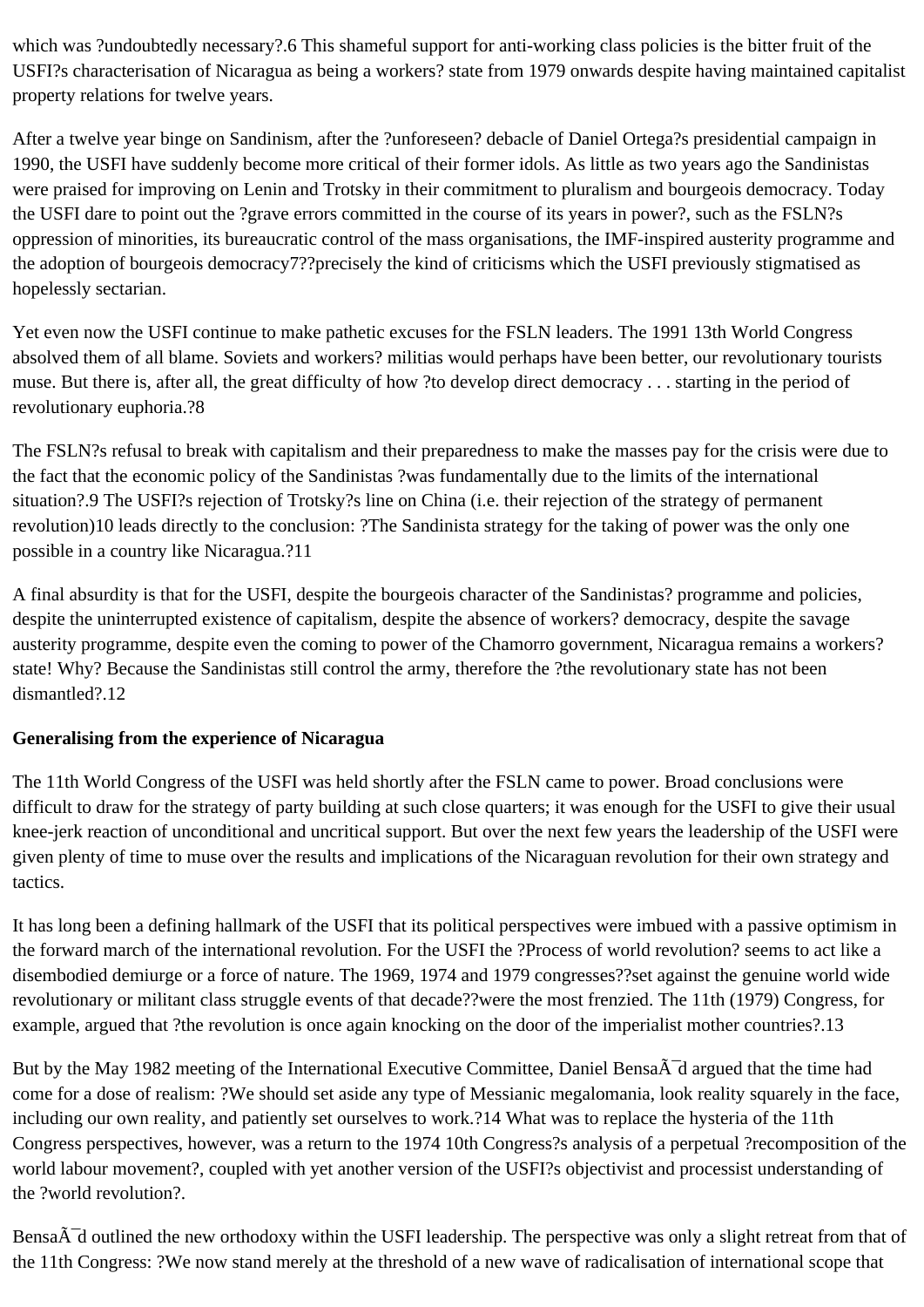will be incomparably deeper and more proletarian than that of the late 1960s?15 he argued.

The revolution might no longer be ?knocking on the door? but it seemed at least to be observed coming up the garden path. This required the usual heavy dose of impressionism and exaggeration:

?Now more than ever, we can see the dialectical unity of the world revolution verified on a day-to-day basis. There isn?t a single major event of the international class struggle that doesn?t set off an immediate chain reaction all the way to the antipodes.?16

The objective basis for these apocalyptic perspectives was the Sandinista revolution. The USFI, having re-categorised Nicaragua as a workers? state, had also begun to ponder the consequences of the FSLN victory and the guerrilla war in El Salvador. Coupled with the retreat of the European working class under the hammer blows of the capitalist offensive and betrayals of the reformist leadership, the stage was set for a new ?turn? in the USFI?s perspectives, towards revolution in the ?third world?. This was effectively carried out at the 12th World Congress in 1985.

At first sight the Congress seemed to be learning some pretty fundamental lessons about the USFI?s past errors of method. ?Each major period in the life of the International has been dominated by a perspective of an overall breakthrough in the short or medium term?.17 Like an alcoholic claiming to have decisively kicked the booze, the USFI went on to argue that the ?function and future of the Fourth International does not lie in any short-term miracle solution . . . The real perspective is a much longer and more complex process of reconstitution of a vanguard on an international level?.18

But this apparent accession of modesty and realism was not what it seemed. Rather than marking a turn to building propaganda groups (which is what the sections of the International were and are) as the nuclei of future revolutionary parties, this ?modesty? was the pretext for chasing after another replacement leadership.

As usual the USFI leadership saw their public sections and even the ?Fourth International? itself as an obstacle to the recomposition of yet another new vanguard.

?At this very moment, the international development of the class struggle, the advances of the revolution, the establishment of new workers? states, are fostering a general trend towards a recomposition of the workers? movement and its vanguard. In this context, currents can emerge that no longer vacillate between reformism and revolution, but between revolutionary internationalism and the soviet bureaucracy; or in yet more complex fashion, between revolution, reformism, the Soviet bureaucracy and the Chinese bureaucracy.?19

This analysis was composed of two parts. First, there was the usual objectivist optimism that can draw no balance sheet that includes defeats as well as victories:

?We stand now merely at the beginning of profound and lasting transformations in the workers? movement.?20

Secondly, there is a clear targeting of ?future Sandinistas in several countries?21 and any other tendencies which could be claimed to be ?recomposing?. The Congress clearly expected other ?Sandinistas? to emerge. The task of the USFI sections world-wide was to seek out these elements and urge them on to fulfil their destiny.

The way in which the USFI sought to orient to these tendencies was, of course, not the way that Trotsky sought to relate to a genuine leftward centrist current in 1933-36, which involved proposals for united actions, blocs aimed at outright fusion and in the case of mass parties, the entry tactic.

The 12th Congress claimed that the 1933 ?Bloc of Four? proposal by Trotsky implied that ?he did not envisage an International limited to revolutionary Marxists but a broader international of which they would be a decisive component.?22 The Congress theses on Party Building, claiming fidelity to Trotsky?s line, stated:

?a rapprochement with other forces can take various forms, ranging from systematic united action to the establishment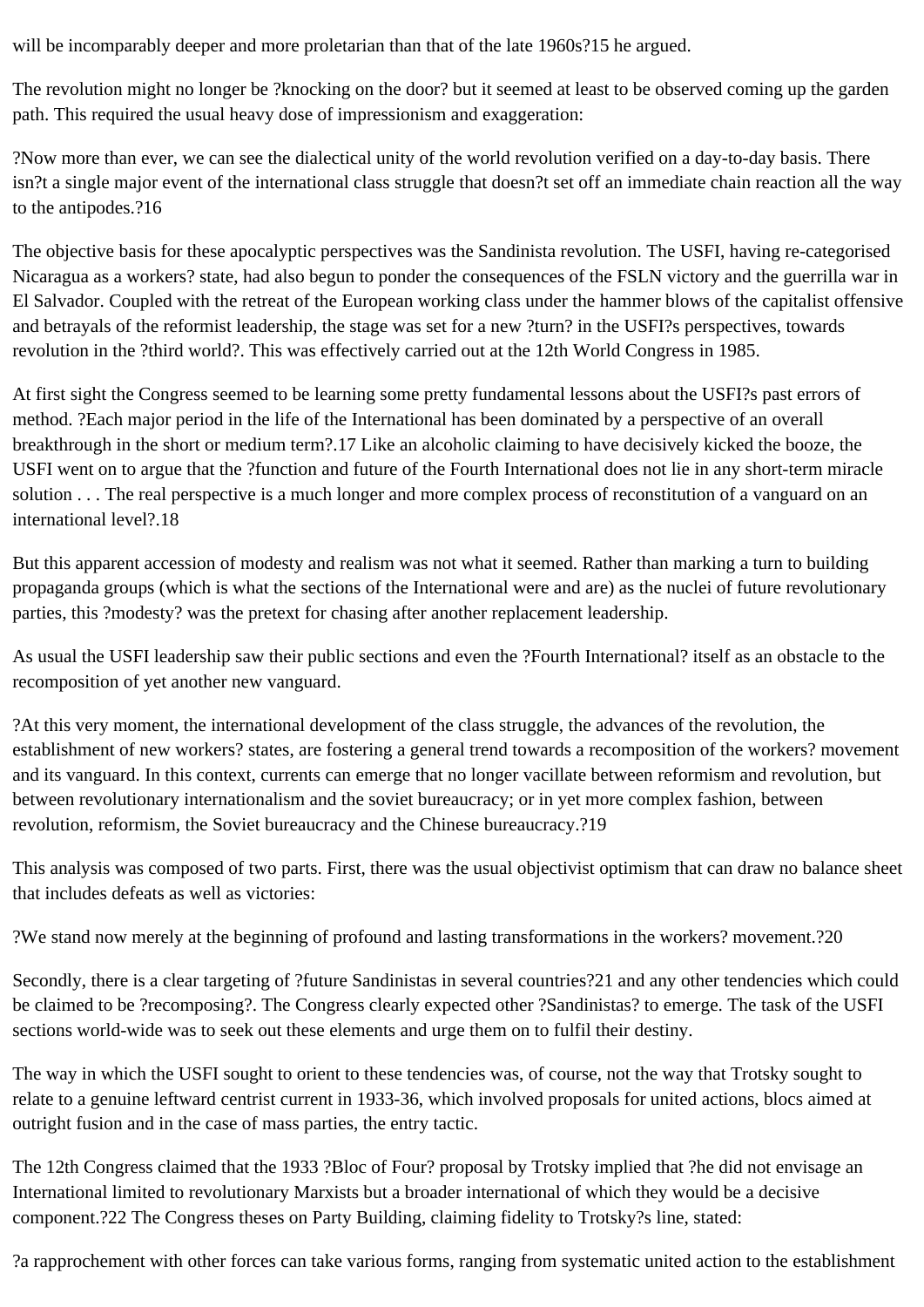of stable liaison committees and unification. In cases of fusions with revolutionary organisations or mass leftwardmoving currents, the united organisation?s affiliation to the Fourth International should not constitute a principled precondition.?23

But Trotsky?s organisational flexibility was combined with an insistence on the clearest criticism of the centrist leaders and the most unremitting struggle for the programme. Above all, the objective??not hidden for one minute??was to build a new revolutionary communist international, the Fourth International.

The USFI?s position heralded the complete opposite of Trotsky?s practice. The clear signal was given to all the sections of the USFI:

?If you can fuse with another group, you should do so; the next international we want to build will be a bloc with the Sandinistas and their imitators, so forget about the FI for the next historic period.?

# **The sections put the new turn into practice**

The first section to take up the 12th Congress? advice and dissolve itself was the German GIM. At the beginning of 1985 they fused with the KPD, a group of ex-Maoists, to form the reformist VSP. The fusion programme not only left the question of the international unresolved, but also the nature of the USSR and the other degenerate workers? states, the nature of the SPD and the Greens, revolutionary tactics in the trade unions, ?socialism in one country? and the nature of the socialist revolution!24

This fusion not only set a world record for unprincipled lash-ups, it was utterly self-defeating as a minimal basis for common action in Germany. This, of course, was far from being at the forefront of their minds. Their main concern was to orient to part of the ?recomposing world labour movement?. Unfortunately, the GIM was fusing, not with a recomposing new leadership, but a decomposing leftover of 1970s? Maoism. Thereafter it became a race to see which element could decompose the fastest.

In Peru, a similar tactic was carried out. But whilst the GIM was long past its prime the Peruvian section, the PRT, had been relatively strong. In 1978 Hugo Blanco, the internationally-known leader of the Peruvian section, had won over 9% of the votes in the presidential election. Despite this strong base, in 1985 the PRT was ?formally? dissolved into the left-reformist PUM. Soon it became clear that there was nothing formal about it. The Peruvian section simply ceased to exist.

Entry into the PUM soon drove the old PRT leaders into ever more opportunist positions. The PUM called for a vote for the reactionary neo-liberal bourgeois candidate, Fujimori, in the 1990 Peruvian presidential elections. The excuse was that the masses had illusions that reactionary Fujimori was ?better? than the reactionary Mario Vargas Llosa.

The USFI has never criticised its supporters for this line. The 1991 World Congress passed over it in silence. Even faced with the ferocity of Fujimori?s austerity attacks, the most the USFI supporters in Peru have been able to muster is to mumble about the ?confusions? caused by calling for a vote for Fujimori.25 Hugo Blanco, elected a senator with only 0.2% of the vote, is, however, quite unrepentant for advising the Peruvian workers and peasants to vote for a bourgeois candidate. This despite the fact that, as he freely admits, ?Fujimori is of course following the same programme as Vargas Llosa?.26 He blithely says of this betrayal ?I still believe it was not a mistake?27 for the bizarre reason that because the masses now feel deceived by Fujimori they are fighting harder than if the Thatcherite novelist had been elected!

Never mind the duty of revolutionaries to say what is, to warn the masses in advance so that later at least their vanguard will say: this party warned us, it did not share our foolish illusions, it knew how to hold to a class line.

Opportunism in relation to bourgeois figures has been a regular feature of the USFI?s policies, from Péron in Argentina and Ben Bella in Algeria onwards. Most recently the jewel in the USFI?s Latin American crown, the Mexican PRT has followed this well trodden path. The object of its attention is Cuauhtemoc Cardenas, a radical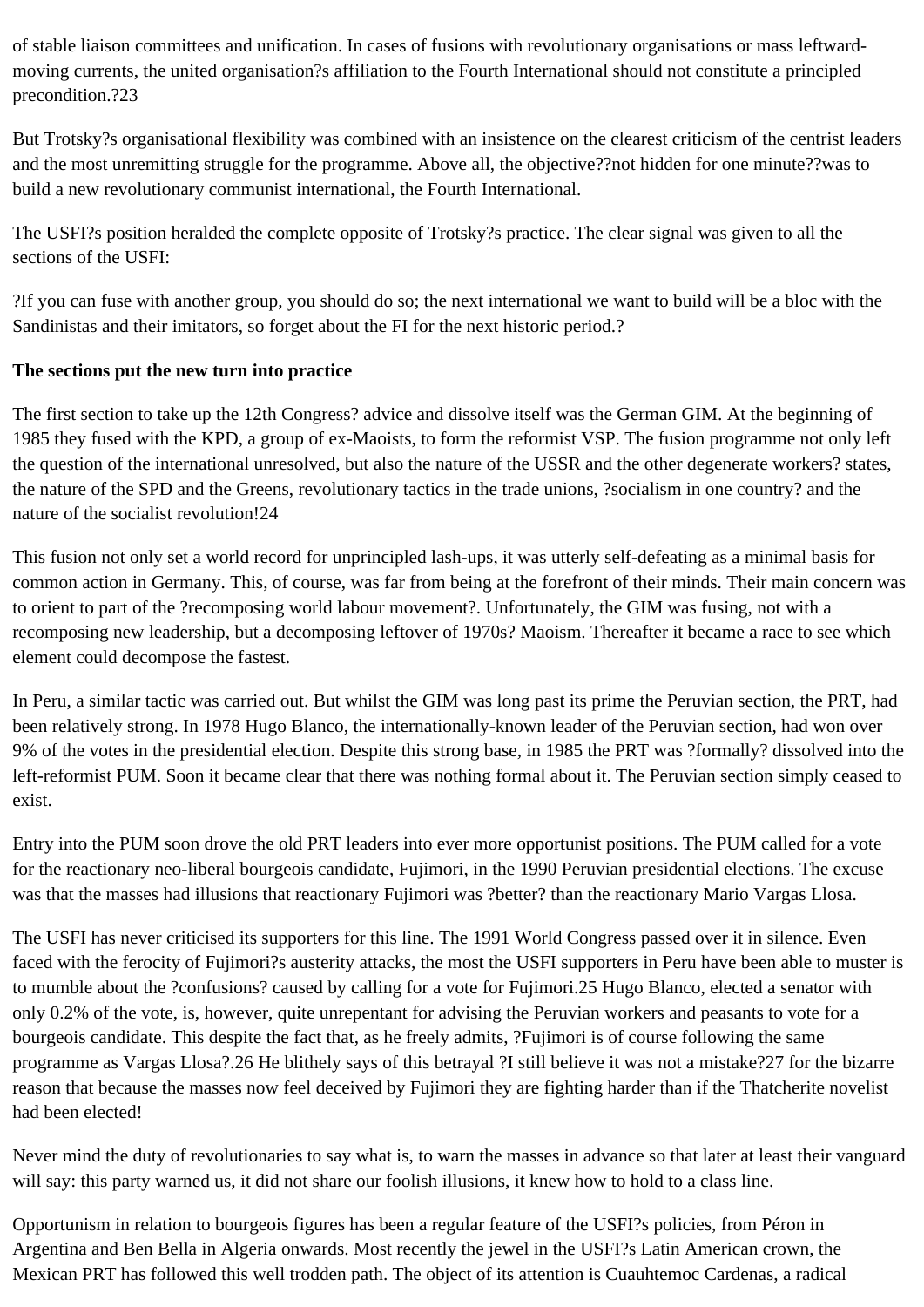bourgeois who split from the ruling PRI. His programme was a return to pure populist nationalism. Without openly supporting Cardenas the PRT began to imitate his politics.

Rosalia Pereo-Aguilar, one of the PRT?s public figureheads and deputies, argued in parliament before Cardenas split:

?To make this country progress another road needs to be taken, a national, popular and democratic road which enables the needs of the workers to be satisfied and the sovereignty of the country to be defended against foreign aggression.?28

The PRT?s policy was described by another of its leaders as ?building political fronts with other forces in order to put pressure on the bourgeois nationalists?.29

Cardenas ran the PRI candidate a close second in the presidential elections of July 1989. A minority of the PRT, under veteran Mexican Trotskyist Adolfo Gilly, dissatisfied with the party?s decision to stand an independent candidate, split from the PRT to support Cardenas. The PRT??whose politics were not so distinct from those of Cardenas??got the worst of both worlds and saw its vote slump to 0.38% according to the official figures and 1.5% according to its own, thus losing its parliamentary representation.

For the PRT there is no question of building working class and poor peasant resistance to the policies of the bourgeois nationalists. Rather the leaders of the bourgeoisie have to be ?pressured?. Since the elections the PRT?s opportunism has been refined??or rather reduced??to the simple class-collaborationist project of establishing ?a privileged alliance? with Cardenas? PRD.30 Having lost a number of members to Cardenas, the PRT is coming back for more.

At the 13th Congress this line was codified in a set of theses on Latin America. The Congress considered that ?the revolutionary left neglected the struggle for democracy and the defence of the oppressed nation?. 31 The key lesson to be learned, say the USFI, is the importance of ?the people???a sociological characterisation based on wealth criteria, without any explicit class content??and the strategy of ?forming political fronts? which are ?the basic instrument in the fight for hegemony in possible alliances or in society. They have a function that is not just conjunctural, but longlasting?.32

The political basis of such organisations, and the objectives that justify their inevitable longevity, are left unstated. Are they united fronts, or blocs for common propaganda? Are they crypto parties or some amorphous combination of all of these? The only thing that can be guaranteed is that they are a pretext for not building parties on a clear programme.

Between the 12th and 13th Congresses the trickle of unprincipled fusions and pacts became a flood as USFI sections around the globe rushed to dissolve themselves in any nationalist, reformist or right centrist organisation that would have them

? In Colombia, the section disappeared without trace into a vague reformist front, A Luchar.

? In Italy the LCR entered Democrazia Proletaria (DP), only three years after having refused to do so on programmatic grounds. DP has itself recently decided to join the MRC, formed by ex-PCI members who refused to go along with the social democratisation of the party.

? In Britain the USFI?s supporters split into two camps over which section of the Labour left should be adapted to. John Ross?s Socialist Action merged with the Livingstone-ites, whilst Socialist Outlook became the footsoldiers for Tony Benn. Both sections refused to countenance a sharp criticism of the ?left? trade union bureaucrats in the 1980s as they searched for ways in which to ?recompose? the vanguard.

? In the Basque country, the LKI fused with the nationalist MKE on the basis of a completely opportunist position on the national question. 33

? Corsican members of the French LCR fused with a Corsican nationalist group in the middle of 1991, leaving their USFI membership behind them.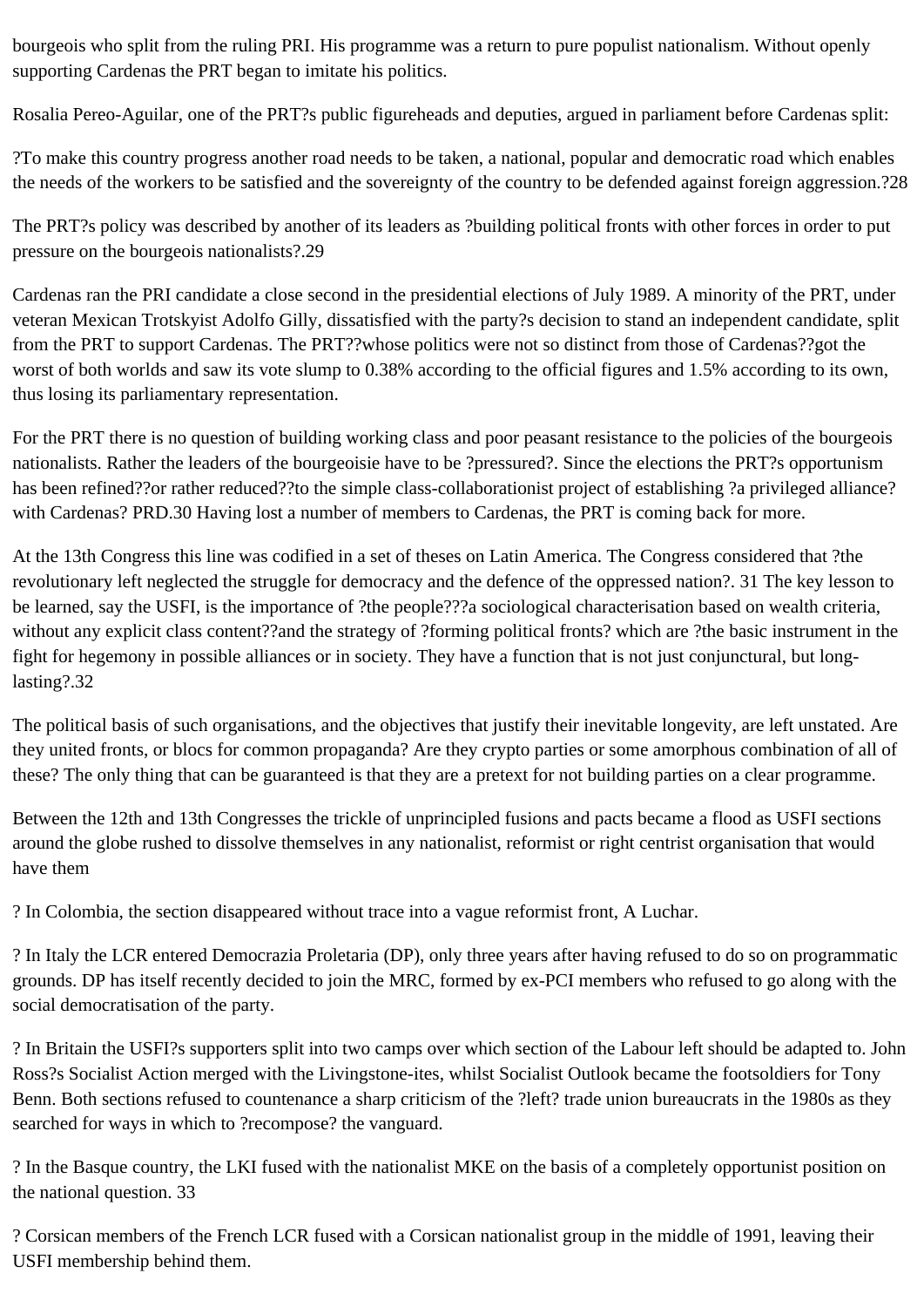? The Bolivian POR-Gonzales effectively collapsed having participated in Lechin?s DRU slate in the elections to the COB trade union federation in 1985. Lechin, a nationalist reformist bureaucrat, was in turn an ardent supporter of the reactionary MNR coalition.

? In Switzerland the PSO participated in a ?Socialist Green Alternative? slate during the November 1990 elections. One of the PSO leaders, Hanspeter Uster, was elected Minister of Justice and Police in the Canton of Zug, south of Zurich!

The fusion manoeuvres did not always succeed. Where the sections failed to fuse, the results have been as telling as in the so-called ?successes?:

? In France the LCR did its best to fuse with the ex-Communist Party members around Pierre Juquin. Despite a long series of flattering articles and resolutions, and the LCR doing a great deal of leg-work for Juquin in the May 1988 presidential election campaign, Juquin turned down their overtures, having first recruited a number of LCR members.

? In Belgium, the PTB proposed fusion with a Maoist organisation which claimed that Trotskyism was counterrevolutionary! The Maoists turned out to be more principled than the USFI and refused to go along with this opportunist proposition.

In other areas of the world where the USFI did not have sections and where it decided there were already actual or potential ?Sandinistas?, no attempt was made to bring together an open revolutionary nucleus.

? In South Africa the USFI was unable to make up its mind as to where the ?leftward moving current? was to come from. Initially pinning its hopes on AZAPO and the National Forum, by February 1986 the IEC decided that the National Forum had lost out in its struggle for the hegemony of the mass movement. Although the IEC resolution mentioned??once!??the need for a revolutionary party in South Africa,34 the key question for the USFI??as in the USSR today??was that of pressurising the mass leadership. The inevitable conclusion was drawn less than a year later when the IEC stated that ?the organisations of the Fourth International should everywhere try to particularly develop their links with the ANC?.35

? In the Philippines, the USFI refused to try and build a section and advised revolutionaries to tail the Cory Aquino bourgeois leadership, arguing in favour of passive support for Aquino in the presidential elections in order ?to avoid at all costs breaking the unity of the struggle against Marcos?.36

? In Sri Lanka this class-collaborationist ?anti-imperialist? electoral line has also been applied. The NSSP, having broken its links with the British Militant Tendency, was accepted as a sympathising section at the 1991 13th World Congress, despite its collaboration with the reactionary Bandaranaike.

In the words of Salah Jaber, who gave a report on the NSSP to the Congress:

?The NSSP . . . publicly accepted to support Madame Bandaranaike as the common opposition candidate in case of elections, but with a separate platform presented by a candidate of their party (the NSSP), who they would, however, not call to vote for.?37

Jaber continued, somewhat disingenuously: ?In the specific conditions of the island, the broad masses might possibly not see this as a tactical question?.38 Indeed! The NSSP?s position??still not publicly disavowed by the USFI??was a betrayal of the struggles of the workers? and peasants? of Sri Lanka, to say nothing of the national struggle of the Tamils, all of whom have been subject to bloody repression by the Bandaranaike government. Their ?tactic? of presenting a fake candidate was nothing more than a fig-leaf to hide their reformist positions.

# **Political revolution in Poland**

The 1980s began and ended in major upheavals in the Stalinist states. The political revolutionary crisis which wracked Poland in 1980-81 was a dress rehearsal for the tumultuous events of 1989-90. An acute crisis of the bureaucratically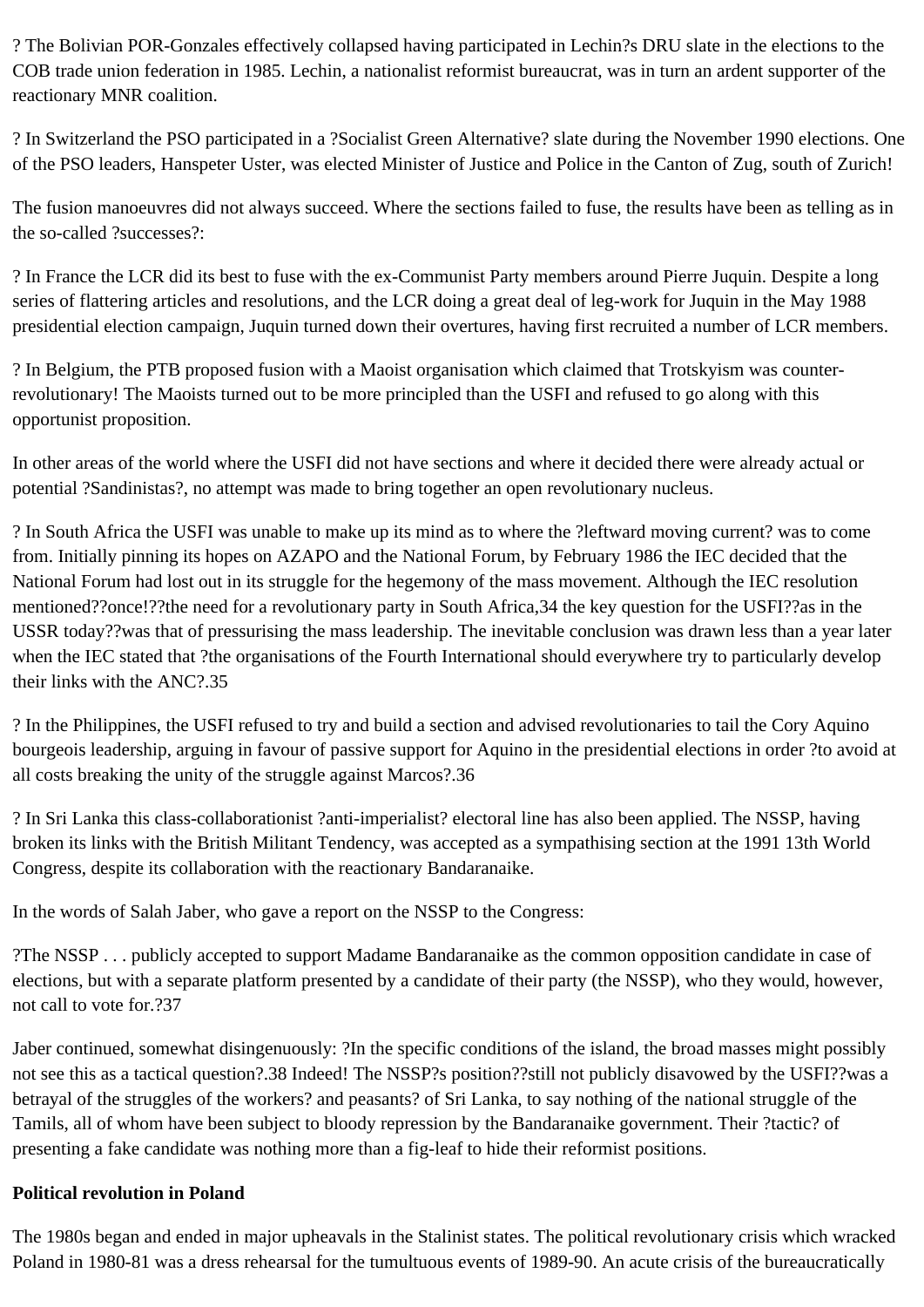planned economy led to mass workers? struggles against Stalinist dictatorship. For the first time an independent trade union movement, Solidarnosc, won legal recognition. Embryonic workers? councils came into existence.39

The question of leadership was posed particularly acutely. The Walesa leadership of Solidarnosc adopted a programme that envisaged a ?reformist? road to the restoration of capitalism. The working class as a whole, however, was far from united behind the Walesa leadership?s programme, and the potential for a struggle for political power for the working class remained until the day that Jaruzelski?s tanks crushed the movement in December 1981.

The USFI, as was to be expected, quickly rolled up and stowed away the banner of political revolution. Not a word was spoken of the need to build a revolutionary Trotskyist party to lead the anti-bureaucratic revolution. Instead the latest ?blunt instrument? of the world revolution was none other than the Walesa leadership and its programme. Criticism of Walesa was muffled in the extreme.

Instead of orienting towards the proto-soviet organs of struggle, fighting to develop them into instruments of the struggle for power the USFI leadership tailed the parliamentarism of the Solidarnosc leaders who argued for a second chamber parliamentary chamber (the Sejm), trying to render it more profound by arguing ?for the centralisation and development of workers? committees and their national representatives in a second chamber of producers.?40

The first chamber would be elected by ?normal? bourgeois means. Borrowing this ?combination? of workers? and bourgeois democracy from the right centrists of the early 1920s, they touted it as a ?transition? to workers? council democracy. In fact, as the experience of Ger-many after the 1918-19 revolution or the Polish workers? councils of 1956 showed, any workers? councils that allowed themselves to be thus neutered would be doomed to disappear in short order

The atomised indirect democracy of bourgeois parliaments which enforces passivity on the workers maximises the dead weight of the peasantry and the ?middle class?. It allows the executive and the state bureaucracy to act systematically against the interests of the producers. In short, it is no neutral organ. It is, even in the absence of a bourgeoisie and of capitalist property relations, a bourgeois instrument, one aimed against the proletarian dictatorship.

The Stalinists used these fake and ornamental parliaments to replace workers? soviets and to disguise, however ineffectively, the dictatorship of the party of the bureaucracy over the workers. The triumph of real parliamentary democracy over the bureaucratic dictatorship will in its turn be a diversion and a disguise for the triumph of political forces intent on rapid restoration.

To advocate or support bourgeois parliamentarism is a terrible betrayal of the programme of political revolution. Workers? councils, of which Poland and Hungary have direct experience, should have been the centre of revolutionary agitation and propaganda. We make no apology for saying that, far from combining bourgeois and proletarian democracy, Trotskyists should have counterposed the latter to the former. This was not simply or mainly a propaganda task but a task of concentrating on winning the inter-factory committees to an action programme for conquering power and using it to solve Poland?s economic crisis by a democratically worked out plan.

After Jaruzelski?s coup a series of debates broke out inside the prison camps, in exile and in clandestinity, as the Polish left struggled to learn the lessons of Solidarnosc?s failure. Supporters of the USFI played a key role in trying to assemble the nucleus of a new organisation in Poland. But already they were looking for another replacement leadership to tail. This time a key component was the openly counter-revolutionary WSN (Liberty Justice Independence) led by Jacek Kuron. This organisation was formed after the dissolution of the KSS-KOR in October 1981, and clearly favoured parliamentary democracy and the restoration of the market as an integral part of the future Polish revolution.

The USFI refused to characterise the WSN as seeking the restoration of capitalism, and trimmed to Kuron by arguing that ?in no way does the character of the property of the means of production flow from the system of parliamentary democracy?.41 Pure sophistry! It may not flow from parliamentary institutions, but parliamentary democracy is a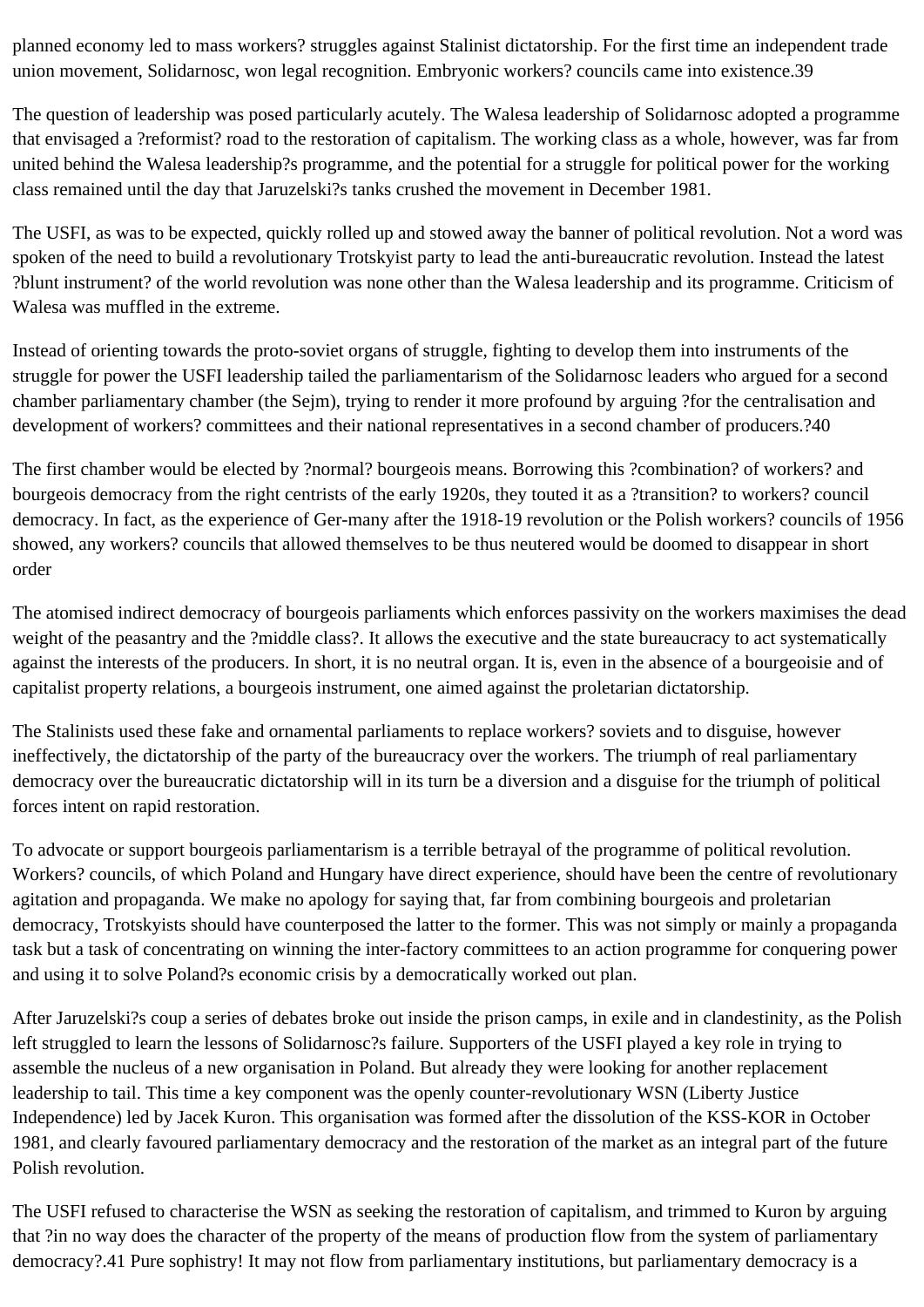mighty instrument for bringing it into existence! Kuron, whilst undoubtedly grateful for the left cover given to him by the USFI, had bigger fish to fry, and he increasingly rejected even the fig-leaf of ?socialist? rhetoric.

## **Paralysis and adaptation faced with Gorbachev**

Gorbachev?s perestroika and glasnost seem to have caught the USFI off guard. Their first programmatic statement came at an IEC in 1987,42 over two years after Gorbachev came to power. However, as a precaution against the possibility that the Soviet Bonaparte might prove to be an empirical agency of Trotsky?s programme, they shuffled away from any mention either of the political revolution or of the need for building a section in the USSR to fight for it.

Instead, the IEC advanced a programme for ?deep glasnost?, as USFI Soviet expert Catharine Samary put it. This combined a series of basic democratic demands (abolition of censorship, freedom of political prisoners, right to strike, etc) with a maximum and abstract call for ?generalised workers? control over all economic activities?43 which as usual left out that little question of workers? councils, something that the deluded Trotsky thought was the keystone of the Transitional Programme.

As in the previous crises of the 1950s to the 1970s the USFI sought instead to pressurise the reforming wing of the bureaucracy. For the USFI, ?political revolution? (on the few occasions they dare to speak its name) is simply a description of mass involvement in reform, not the seizure of power by the workers. When ?forms of self-organisation? are mentioned, it is as vehicles for propelling the bureaucracy towards radical reform, not as embryonic organs of political revolution.

Four years on Gorbachev is totally discredited in the eyes of the masses. Moreover he stands exposed as the chief usher on the door that leads to capitalist restoration in the USSR. In the light of this the 13th Congress finally dared to raise the ?perspective? of creating sections of the USFI in the USSR. But they still see this as happening through developments inside the CPSU:

?The CPSU remains a composite organisation which must certainly explode and disappear as an instrument of the bureaucracy so that a real workers? party can be built.?44

# **The crisis of Stalinism in Eastern Europe**

In Eastern Europe during the events of 1990 the USFI were not only completely unable to offer an action programme for the political revolution: they actually hailed the coming to power of the social counter-revolutionary forces.

When the Mazowiecki government was formed in Poland in August 1989, Zbigniew Kowalewski, a Polish USFI member who passed for a ?left? at the time, hailed this development as ?a new step on the road of the anti-bureaucratic political revolution?45 and, in what was to become a refrain for the USFI over the next two years, called for ?the formation of a Solidarnosc government without bureaucrats, for immediate free elections and for the convocation of a constituent assembly?. 46

Not a word was said about the profound changes which had taken place between the foundation of Solidarnosc the mass independent trade union in 1980 and the creation of Solidarnosc the political party which effectively won the election in 1989. Indeed, Kowalewski insisted that no such change had occurred.

The USFI did not consider what such a Solidarnosc government would mean for the Polish masses, nor the problems of limiting their programme to the call for a constituent assembly. History, however, played them a cruel trick. Their programme was realised! The results can be seen today as the last vestiges of planning are demolished and capitalism prepares to reign in Poland for the first time in over forty years.

Three months later, following the fall of the Berlin Wall, USFI leader Ernest Mandel scuttled any notion of workers? councils or proletarian political revolution in the DDR: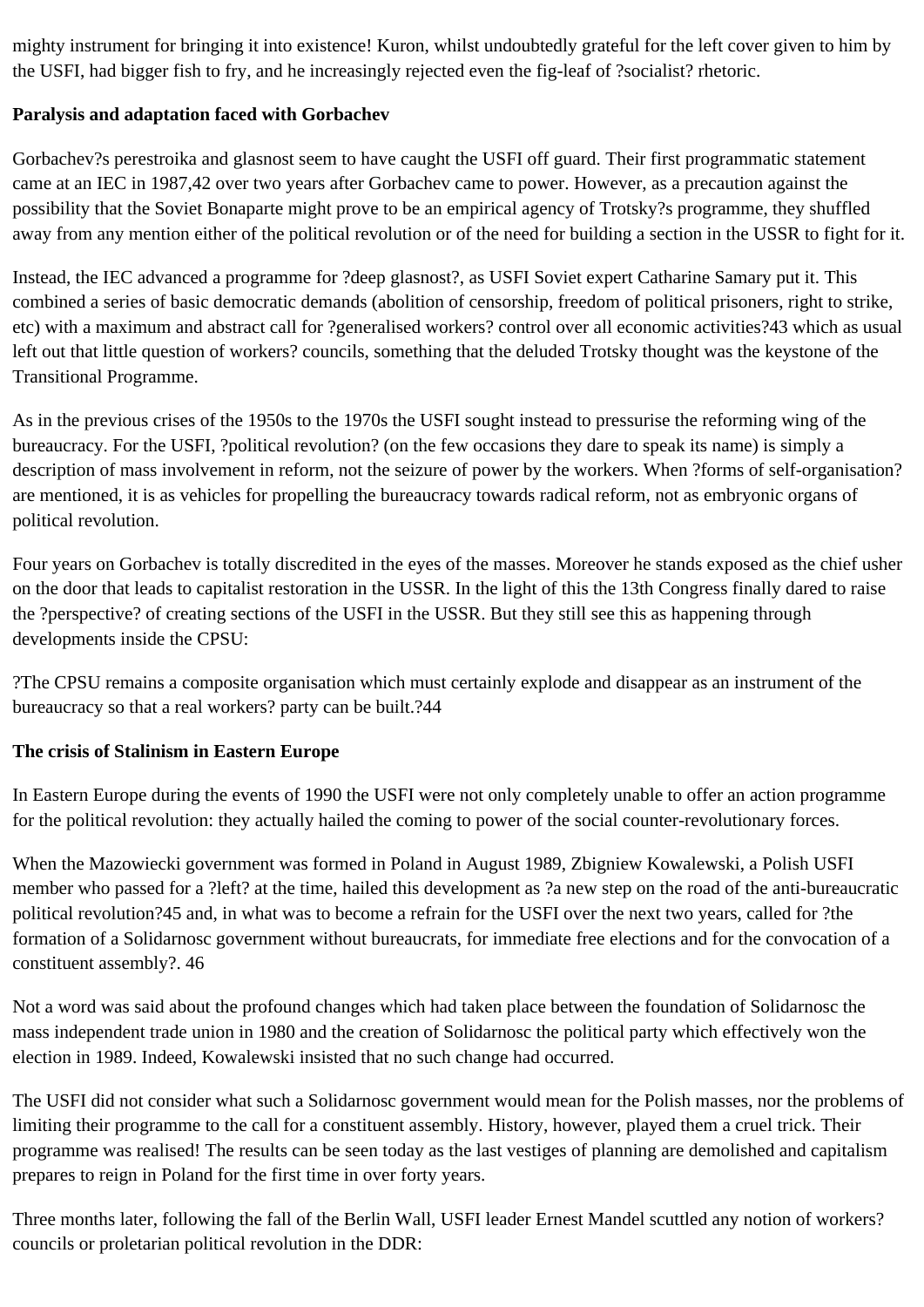?The objective of free elections for a parliamentary-type institution is completely correct. It deserves the support of all revolutionary socialists who are not completely blinded by sectarian dogmatism.?47

Substantial illusions in bourgeois democracy clearly exist amongst the masses in the degenerate workers? states. Following decades of brutal and stultifying Stalinist dictatorship, this is hardly surprising. The key question, however, is how to break those illusions. For the USFI, the only solution is to reinforce them! It was in fact possible to challenge these illusions, and using the transitional method, open the road to political revolution.

The LRCI did just this when in November 1989 we argued:

?In reality parliamentary elections have an unlimited ability to deceive the masses . . . The working class can and should start the process of ?free elections? for itself by electing factory committees, town and city workers? councils. In these elections there should be freedom of parties, programmes and platforms so that workers can decide which parties they recognise as their own. If, however, the bureaucracy is obliged to call parliamentary elections then we call for the workers to call prior mass meetings to select their candidates and to hear the candidates of all parties. The workers should demand annual elections and deputies who are recallable by their constituents. They should demand of all candidates a pledge to defend statified and planned property. By these means the fraud of bourgeois parliamentarism can be exposed, its dangers minimised and the principles of a system of workers? councils fought for.?48

Another striking example of the USFI?s opportunism during the anti-bureaucratic movements of 1989-90 was displayed in Czechoslovakia. Following the 1968 Soviet invasion, leading USFI member Petr Uhl had repeatedly been persecuted and jailed by the Stalinists for his refusal to bow before bureaucratic rule. He had enormous prestige as an oppositionist.

But despite his undoubted personal courage Uhl showed himself incapable of steering any course for political revolution. In the autumn of 1989 he was a founder member of the Left Alternative, soon to be swallowed up by the bourgeois Citizen?s Forum. The Left Alternative put forward a reformist programme for . . . the restoration of capitalism! It argued:

?We consider that the development of the market, that is the rehabilitation of financial and market relations, is an economic necessity.?49

The political form which would correspond to these relations of production was also pretty unvarnished:

?We consider that representative democracy should form the basis of a future democratic system; it should be of a parliamentary type.?50

The danger signals had long been there for those who cared to see them. Petr Uhl?s ?Trotskyism? was never particularly strong. At the beginning of the 1980s he published a book in which he clearly distanced himself from the politics of the Bolsheviks51 and scotched all talk of organising a Leninist party in favour of ?an ideological grouping of intellectuals which would better defend the interests of the workers?,52 and opposing all attempts to build a clandestine organisation.53

It is therefore hardly surprising that Uhl??still a leading member of the USFI!??went on to become the spokesperson of the restorationist Havel government, as director of the official CTK Press Agency.

At the same time as vouching for the harmlessness of bourgeois parliamentary forms in the degenerate workers? states, the USFI severely under-played the danger of restoration throughout 1989 and the early part of 1990. Ernest Mandel, once again playing the role of Karl Kautsky, the eternal optimist, blithely declared in April 1989:

?The European bourgeoisie does not look favourably on this destabilisation. It has no hope of recovering Eastern Europe for capitalism.?54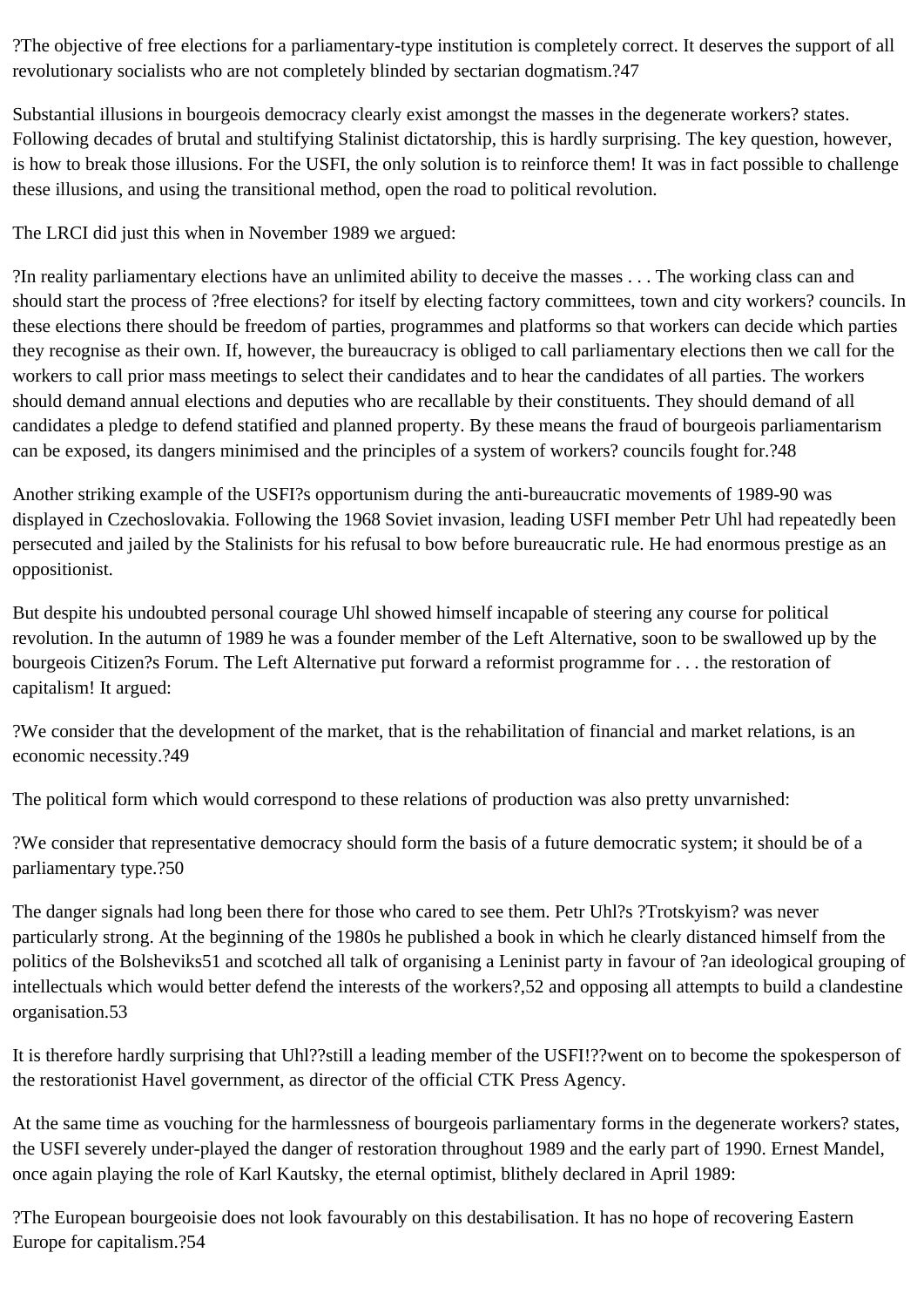In October 1989 leaders of the French section insisted that it was necessary to ?put aside the idea that at stake in the current developments in these countries is the restoration of capitalism?.55 Mandel again repeated the same line: ?The main question in the political struggles underway is not the restoration of capitalism.?56

The refusal to recognise this palpable danger flowed from the whole adaptationist history of the USFI. First, there was the idea that the degenerated workers? states were a superior transitional mode of production that could not be overturned by a more primitive one??capitalism. Though this theme had been down-played in the 1980s it clearly played a role in bolstering Mandel?s congenital passive optimism. Secondly, there was Mandel?s faith in pluralism and in the neutrality of democracy. Thirdly, there was the commitment to the various dissident alternative leaderships whose pro-capitalist views were seen as little more than personal foibles.

The restoration of capitalism in the GDR must have been a very rude awakening for these centrist sleepwalkers!

## **Perspectives for Eastern Europe??and for the USFI**

The failure of the crisis of Stalinism to immediately give rise to a viable socialist alternative has posed revolutionaries with a major dilemma. Is the current situation the opening of a new period? Does it represent a temporary setback or a major defeat on the road to socialist revolution?

At previous turning points in the international class struggle the USFI announced the impending victory of the socialist revolution; today it foresees a major period of reaction. The fundamental analysis advanced at the 13th World Congress was that ?The era when the international workers? movement situated itself in relation to the victory or degeneration of the Russian Revolution is coming to an end?.57

In explaining this position and detailing how ?to make the socialist project attractive and credible?,58 the USFI shows how far they accept the bourgeois argument that Bolshevism led inevitably to Stalinism, and have adapted to the anarchistic and social democratic prejudices amongst intellectuals in the workers? states, junking all favourable references to the Bolshevik project.

The Congress claimed that a qualitatively new situation has arisen, one which the revolutionary programmes of Marx, Lenin and Trotsky were not designed to meet:

?The desire to decide consciously on one?s fate has become the characteristic feature common to popular movements . . . Increasingly complex societies cannot be managed by a system of economic centralisation . . . Generalised selfmanagement is taking shape as the socialist alternative to Stalinism . . . a decentralised mode of regulation.?59

Despite the USFI?s obsession with the ?newness? of all this, it is the very stuff of revolutionary politics and has been for 150 years. Of course, the masses wish to control their own lives??both at the political and economic level. That is precisely the driving force in Marx and Engels? Communist Manifesto. It is the lesson of the Bolshevik Revolution. It runs through every line of Trotsky?s writings.

The workers? and poor peasants? councils of 1917, and the subsequent preliminary attempts at national, co-ordinated planning, represent the real ?socialist alternative to Stalinism?. The USFI?s version of this alternative is a catalogue of petit bourgeois prejudices relating to individual ?liberty? and individual production, a recipe for the total dislocation of the economy of any workers? state so foolish as to attempt to put it into practice.

The USFI gives us the reason for this retreat into pseudo-scientific socialism, redolent of Proudhonist co-operatives:

?The impasse of reformist policies in the capitalist countries and the bankruptcy of the bureaucratic system result in doubt being cast on any socialist project . . . it puts a brake on this social energy being crystalised around a new revolutionary project of social transformation and weighs heavily on the development of class-consciousness.?60

Or, more poetically, ?Memory and hope must be rebuilt?.61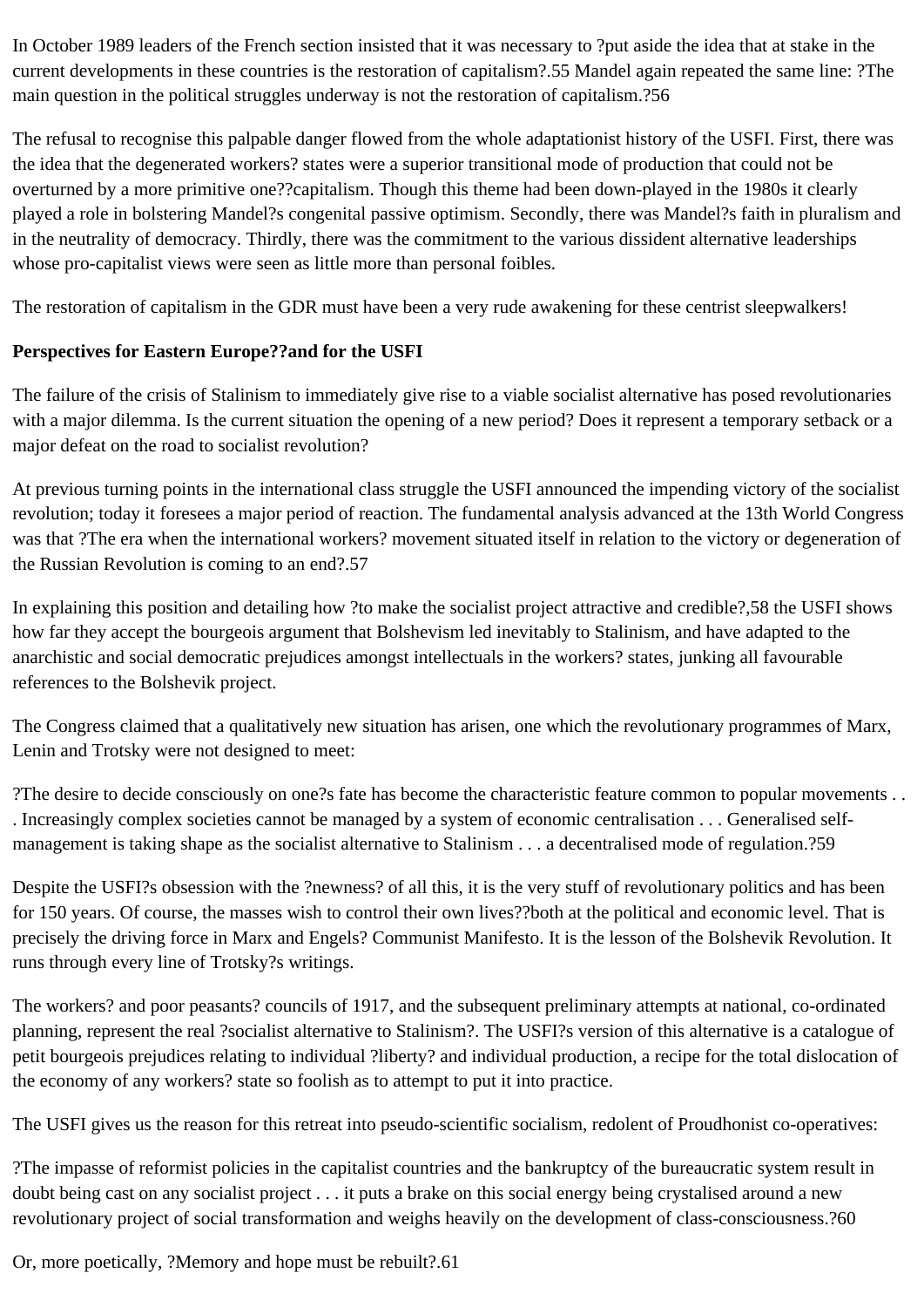The collapse of Stalinism and its failure to be replaced by a revolutionary socialist alternative has undoubtedly demoralised certain sections of the international working class, notably those in capitalist countries with once-strong Stalinist parties. But the situation is not entirely negative. Far from it.

From the very outset, the Trotskyists were those who argued that Stalinism did not represent a new social class, that despite its brutal dictatorship it would inevitably collapse, shaking the world order to its foundations. The decline of what Trotsky termed ?the syphilis of the labour movement? represents a tremendous opening for revolutionary Marxists. The new democratic liberties in Eastern Europe provide us with opportunities which would have been dismissed as fantasy a mere two years ago. The collapse of Stalinist police dictatorship gives us a freedom to intervene which should be a source of enthusiasm, not pessimism, amongst revolutionaries.

Stalinist fellow-travellers, wilfully blind to the bureaucratic horrors of life in the degenerate workers? states, are most shocked by the current situation. So too are the USFI, whose systematic adaptation to Stalinism in Eastern Europe and elsewhere extends back to the centrist degeneration of the Fourth International itself in the period 1948-51. The demoralised centrists of the USFI are like hung-over revellers, paying the price for their excesses of the night before. And like all such penitents, they clutch their heads and say ?Never again!?

Not everything in the East European garden is rosy. The temporary ideological triumph of the west means that hard political battles will have to be fought, within what remains of the degenerate workers? states and without. But to win such battles the starting point must be to keep a firm grip on our main political weapons??political revolution through revolutionary workers? democracy, democratic planning, the centrality of the revolutionary party. In every respect the USFI are junking ?the old Bolshevism?. The feeble ?combat? they will engage in is doomed to failure. They are preparing their own future defeats.

## **The SWP(US): from gangrene to self-amputation**

The degeneration of the 1980s within the majority of the USFI was bound to have consequences in two directions. On the one hand, the most rightist elements would draw the conclusion that there was little point in staying within the ?Fourth International? with these politics. On the other hand, the pace and scope of the degeneration was inevitable going to spawn some oppositional disquiet. The best example of the former development was provided by the SWP(US).

Throughout the 1970s the USFI was marked by a long and bitter faction fight between the International Majority Tendency (Mandel et al) on the one hand, and the Leninist-Trotskyist Faction (SWP(US)) on the other.62 All this was par for the course in the internal life of the international.

At the beginning of the 1980s, however, a qualitative change occurred in the relations with the SWP. The relatively new Barnes-Waters-Jenness leadership, which replaced the old Hansen-Novack team in the mid-70s was deeply affected by the Sandinista revolution. Possessed by the perspective of actually forming an international organisation with the Castroite and Sandinista ?revolutionary leadership?, they began to make a series of ever deeper political adaptations to Stalinism which were to make them break first with the ideological remnants of their Trotskyism and after some years of cold split to sever all relations with the USFI.

In August 1980 the SWP?s Educational Conference in Oberlin, Ohio, centred on the need to orient to the Cuban CP, the FSLN and the Grenadan New Jewel Movement. As Jack Barnes put it in March 1982:

?A glorious new chapter in the socialist revolution opened . . . This, of course, was quite a help to us. How could the extensions of the socialist revolution under revolutionary leaderships be otherwise!?63

Over the next decade no praise was too fulsome to be heaped on the heads of Castro, the FSLN and Maurice Bishop. Lenin, Trotsky and the Bolsheviks were unfavourably compared with these new heroes. Their long winded and tedious meanderings to captive audiences in the plazas of Cuba and Managua were reproduced in full in the SWP?s press. The baggage of formal Trotskyist positions, and indeed the very name, were an impediment to closer relations with a Castro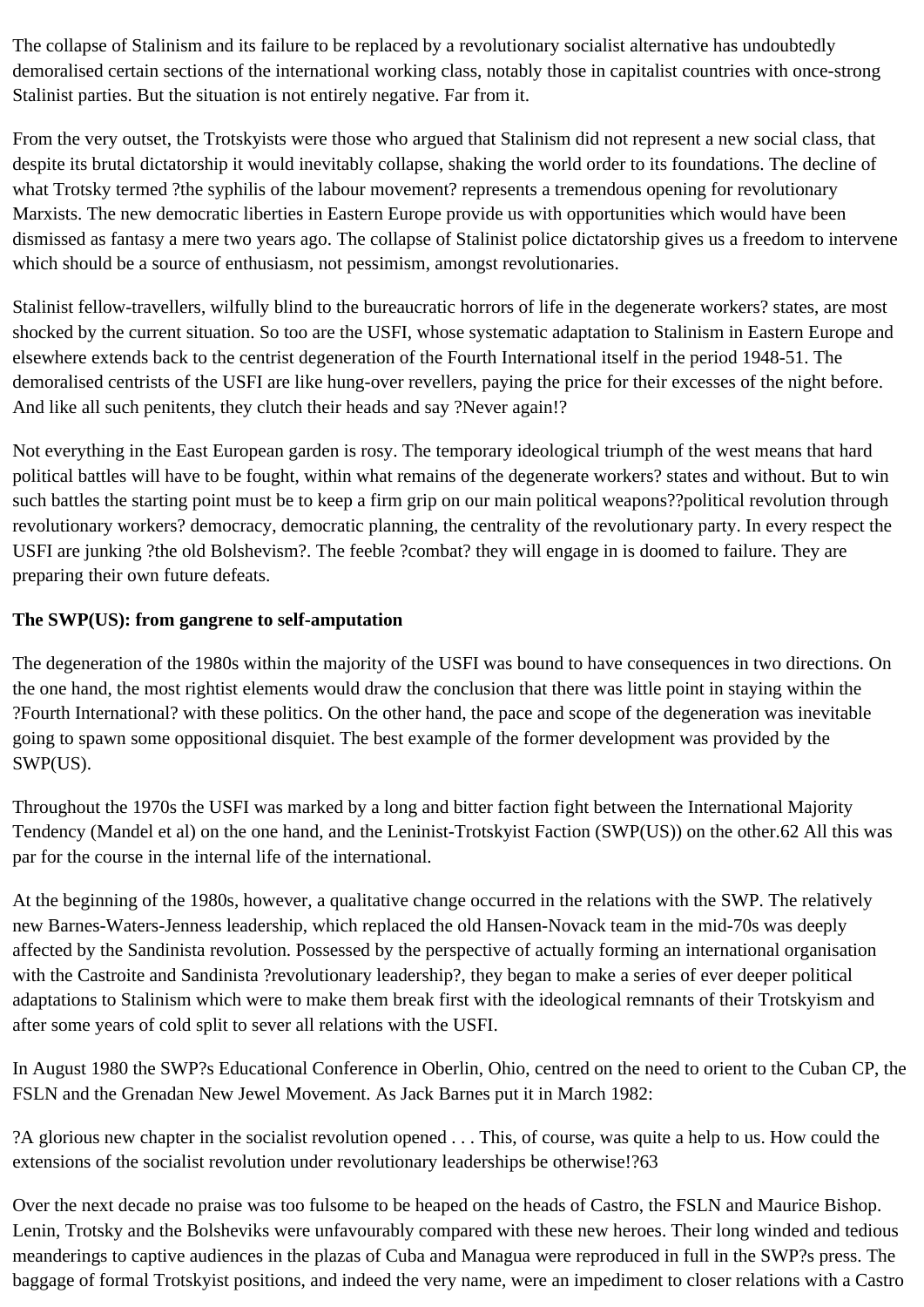or a Tomas Borge.

By 1983 Barnes argued:

?Permanent revolution does not contribute today to arming either ourselves or other revolutionists to lead the working class and its allies to take power . . . it is an obstacle to reknitting our political continuity with Marx, Engels, Lenin and the first four congresses of the Communist International.?64

This embracing of Stalinism was described by Barnes as ?coming out of more than twenty-five years of semi-sectarian existence?.65

Between 1982 and 1985 a series of polemical articles were exchanged between the SWP and the European leadership over the question of permanent revolution, the nature of the Bolshevik revolution and the relationship between Lenin?s programme and that of Trotsky. From the outset the SWP argued that the October 1917 revolution heralded ?a workers? and farmers? government? which presided over capitalist property relations.66

This reborn ?stageist? theory of revolution was rapidly put to the concrete test of the class struggle in the shape of the South African revolution. Here the SWP firmly allied themselves with the Stalinist ANC?s perspective of a democratic stage, rejecting all question of a socialist revolution. Even as early as 1981 the SWP had aped Castro by refusing to participate in demonstrations against the crushing of Solidarnosc by Jaruzelski?s coup.67

This shift to the right went hand in hand with a wave of purges. Between 1982 and 1984 veteran members of the SWP, unable to swallow this rubbishing of the entire history of the party, were expelled. At the same time the SWP effectively withdrew from all leading bodies of the USFI, which it described as ?an ultraleft sect? led by ?a secret faction?,68 denied the USFI access to minutes of all its leading committees,69 and with astonishing impudence stated:

?The concept of an International made up of parties that will take orders from ?higher bodies? is alien to everything the Fourth International has ever stood for.?70

This assertion, scandalous as far as Trotsky?s Fourth International or Lenin?s Communist International were concerned, is all too true of the SWP in the post-1953 period. In fact it was in essence the real reason for Cannon?s split in that year, and it was a pre-condition of re-unification in 1963.

The USFI leadership?s response, far from insisting on the necessity and purpose of democratic centralism in an International, emphasised the federal nature of the USFI and pleaded pathetically that there was no question of the international leadership ?laying down a line?.71 When the SWP bureaucratically expelled majority supporters, the USFI congress limited itself to impotent calls for their re-admittance and to recognising three-and-a-half USFI groups in the USA!72

Even on the question of permanent revolution, the USFI were incapable of mounting an effective defence. Although Mandel could repeat Trotsky?s analysis of the October revolution, his understanding of permanent revolution is that of the weakest side of the pre-1917 Trotsky. The latter?s error on the nature and centrality of the party in the pre-war period was not merely an organisational question, but affected his spontaneist, objectivist first formulation of theory: ?No matter under what political flag the proletariat has come to power? Trotsky wrote in Results and Prospects (1906) ?it is obliged to take the path of socialist policy . . . The barrier between the minimum and maximum programme disappears immediately the proletariat comes to power?.73

Of course Trotsky thought this was a question of the masses correcting their own revolutionary party, rather as Rosa Luxemburg thought the SPD could be corrected. Both of them saw Lenin as a sectarian, and his splits and factional struggles as an example of Russian backwardness. To rely heavily on the 1906 formulations rather than on those of his 1928 work Permanent Revolution, is in its own way as shady a method as the SWP?s use of the pre-October Lenin. The weak formulations of Results and Prospects have been repeatedly stretched by Mandel and co to ?explain? how Tito, Mao and Castro were obliged to become ?unconscious revolutionaries? by the objective logic of the permanent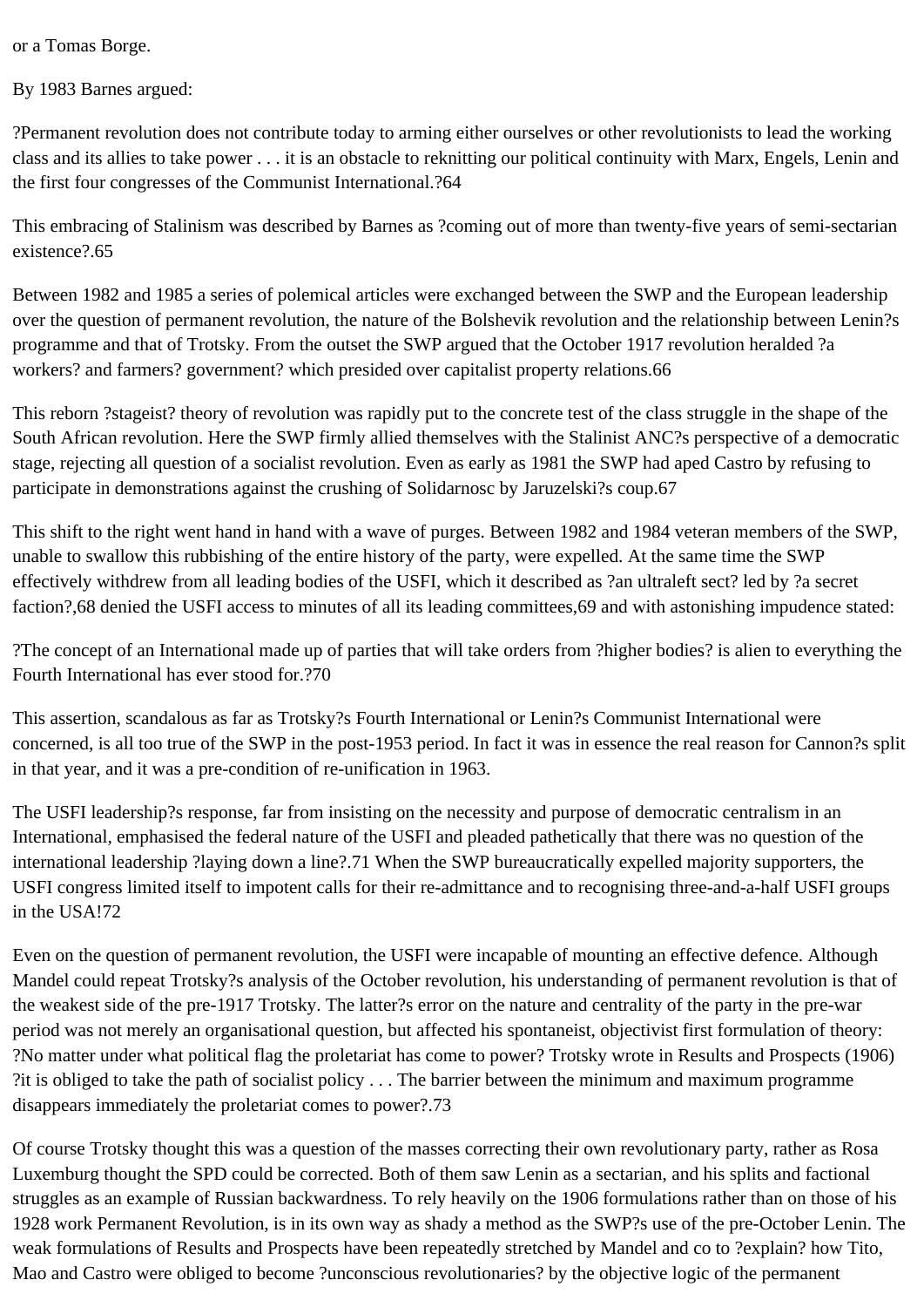revolution.

Although the political break between the USFI and the SWP(US) was codified by the mid-1980s, it was not consummated at the organisational level until June 1990.74 This is very different from the Australian SWP, whose degeneration into pro-Soviet Stalinism was more rapid, and whose departure from the USFI in 1985 more explosive. The reason for the SWP(US)?s relations with the USFI decaying rather than being sharply broken off is to be found in the balance of forces within the SWP leadership. Important sections of the leadership, such as Malik Miah and Barry Sheppard, accepted theoretical revisions but insisted on retaining the link with the USFI. It was only once these elements had been driven out that the final split could take place.

The political and organisational collapse of the SWP into Stalinist policies and practices shows that despite the relative longevity of the USFI?s ossified centrism it is not possessed of eternal life. Sooner rather than later, without a revolutionary programme, without a healthy, international democratic centralist regime, it will collapse either into an openly anti-Trotskyist form of right centrism or into some variant of left reformism.

### **Can the new oppositions save the USFI?**

The impasse of the USFI, coupled with crises within key sections, led to the emergence of new opposition groupings which challenged the majority line on one question or another at the 13th Congress.

The three oppositions??the Tendency for Building the Fourth International (TBFI) led by Matti in France, Socialist Action (US) and the Left Tendency led by Franco Grisolia in the Italian section??all restrained their opposition to the level of building tendencies. None of them was prepared to declare a faction??which would imply a struggle, not against this or that policy, but against the whole political method of the leadership and attempt to replace it. Still less did they dare to openly characterise the leadership as centrist.

The largest of these, the long standing Matti grouping, insisted that it did not even consider the leadership to be ?opportunist?75 and dissolved itself as an international tendency at the IEC meeting immediately following the Congress.

Such tendencies are little more than implements for winning positions for clique leaders. Factional struggle, which Trotsky considered a necessary evil even when it was over principled questions, has been converted into essential mode of political existence for these characters.

All three oppositions were united in their criticism of the majority with regard to party building. The USFI majority has always been in doubt as to the ?Fourth International?s? historic raison d? $A^4$ tre. Even less are they committed to the existence of its sections. Faced with an empirically revolutionary force they have repeatedly demolished the obstacle that a USFI section might pose to ?fusing with the mass movement?. This policy goes back to the FI?s centrist adaptation to Stalinism in Yugoslavia after 1948, and has been repeated in Algeria, Cuba, Vietnam and Nicaragua etc.

In 1979 the international opposition led by Nahuel Moreno made the question of ?building sections in every country? one of the key planks of its platform. This refrain has been taken up by all subsequent opposition groupings, most recently with regard to the USSR. Following the Gorbachev reforms and the opening up of political debate in the USSR, the USFI majority, especially the East European cell led by Sandor and Verla, argued against trying to build a section of the USFI in the USSR. This was to open the way to amalgamation with ?opposition? tendencies within the CPSU (a policy still being ardently pursued to this day with regard to Buzgalin?s ?Marxist Platform?) plus a marked reluctance to raise the slogan of political revolution.

This opportunist blemish was a tempting target for the three opposition tendencies, all of which, from 1989 onwards, responded by calling for the building of sections of the USFI in every country. Left at a purely organisational level this criticism is utterly toothless. The majority can say that they are approaching this task by tactical compromises (entrism etc) practiced by Trotsky.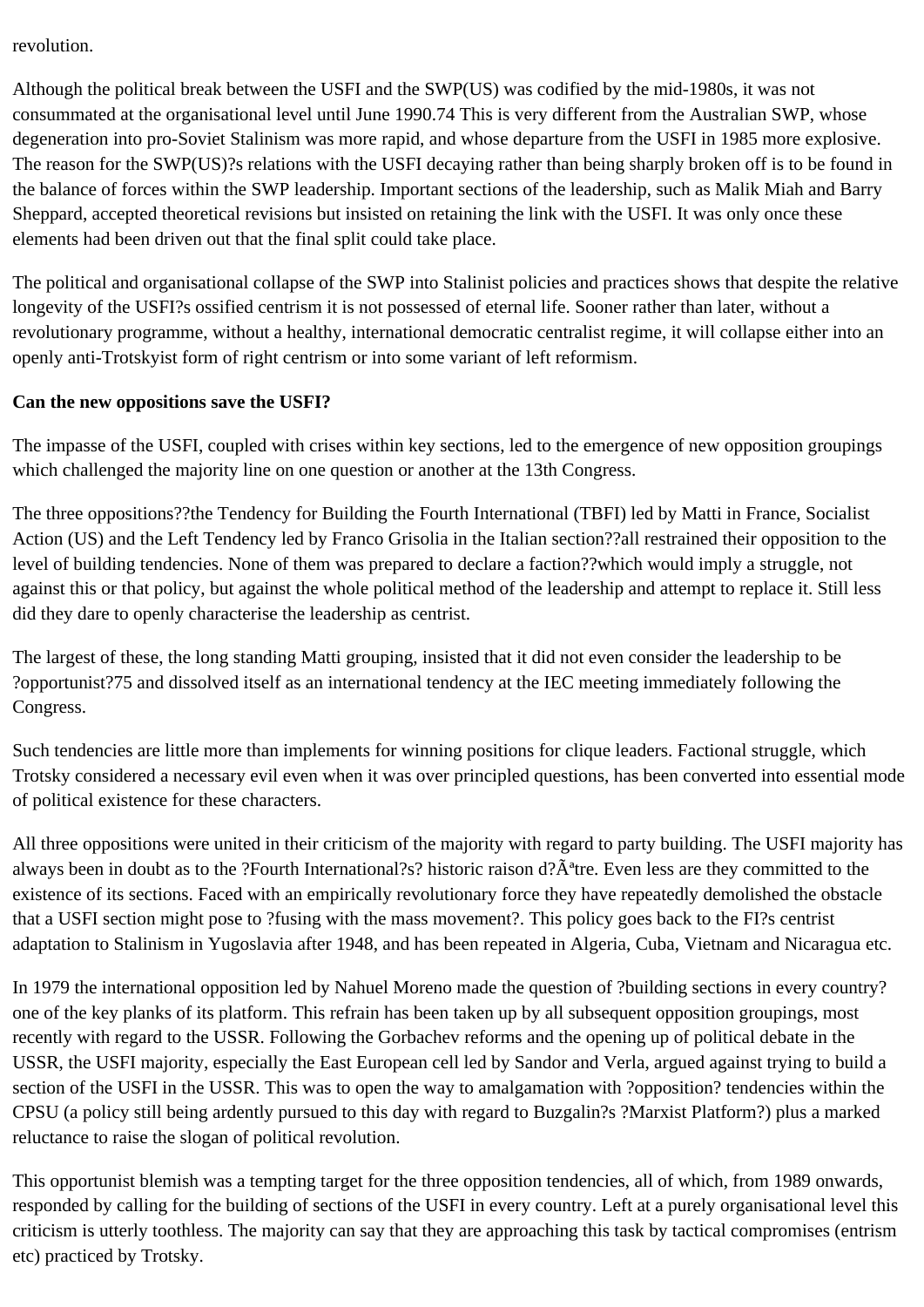Unless you point to what programmatic surrenders are being made in the name of this misnamed tactic then to harp on about the need for sections appears the merest organisational fetishism. Since these oppositions have no deep rooted objection to the method of the USFI, once the musical chairs of a World Congress is over for another five years, they can all carry on as before.

Worse, they can be outflanked by the leadership deciding to call for the building of a section. Thus the 1991 World Congress document on the USSR??albeit somewhat half-heartedly??proclaims that the USFI is in favour of building section(s) of the USFI in the USSR. The question is how and on what programme? Here one waits in vain for a reply either from the majority or its critics.

The Matti tendency?s only attempt to address this problem was abject in the extreme. For them the key programmatic question in the construction of a section was merely that of ?support for the revolution in the three sectors? (i.e. the imperialist and imperialised world and the degenerate workers? states). Yet the TBFI was the most successful of the oppositions, in terms of votes at the Congress (11%). Matti has long been an oppositionist within the French LCR, still the European flagship of the USFI due to its size, history and proximity to the international centre.

Matti?s politics??and those of his British co-thinkers in the TBFI??are what used to be known as ?orthodox Trotskyism?, i.e. they draw their inspiration from the Stalinophobia of the old International Committee tradition, notably its Lambertist variant, which is particularly strong in France. Like their political parents in Lambert?s organisation, the PCI, the TBFI?s hallmark is the combination of radical sounding critiques of the USFI with gross opportunist adaptations towards social democracy and even to radical bourgeois tendencies.

Faithful to their Lambertist forebears, the TBFI argued in favour of the unification of Germany without even considering the consequences for post-capitalist property relations in the ex-DDR. Matti went so far as to deny that there was anything progressive in the post-capitalist property relations which characterise the degenerate workers? states: ?These systems did not constitute a progress and were in no way and under no circumstances an advance over capitalism.? 76 Indeed, for Matti, the reunification of Germany ?is good for the whole of humanity and first and foremost for the workers?.77

This mechanistic view, unable to grasp the political and class dynamics at work, was coupled with a wild enthusiasm and catastrophism, again typical of the rotten International Committee tradition. Freed??according to Matti??from the counter-revolutionary influence of Stalinism, the working class East and West:

?. . . will tend to unify their social gains at the highest level, to win new ones and to enlarge the range of democratic liberties and political democracy. This reality is already clearly undermining all the plans of the European bourgeoisie.?78

It is certainly the case that a future united German working class will fight against the capitalist offensive and will win new social gains. But the first step for revolutionaries is to say ?what is?, and the East German working class suffered a substantial defeat by being unable to seize the moment and fight for political leadership between November 1989 and April 1990.

The destruction of the bureaucratically planned property relations and of the few social gains which the Stalinists were obliged to accept, represent a defeat for the working class, east and west. The current capitalist ideological hegemony amongst large sections of the working class will change, but we need to recognise that this unfavourable situation for revolutionaries is our starting point, rather than indulging in consolatory fantasies about future struggles.

The Stalinophobia of the TBFI further blinds them to the reality of differences within the Stalinist bureaucracy, which they see as an undifferentiated block. For Matti et al, as for the Lambertists, the bureaucracy is purely and simply the agent of imperialism in the labour movement, and is therefore utterly and totally in favour of the restoration of capitalism:

?In our view there was a class polarisation between two camps??imperialism and the bureaucracy on one side, the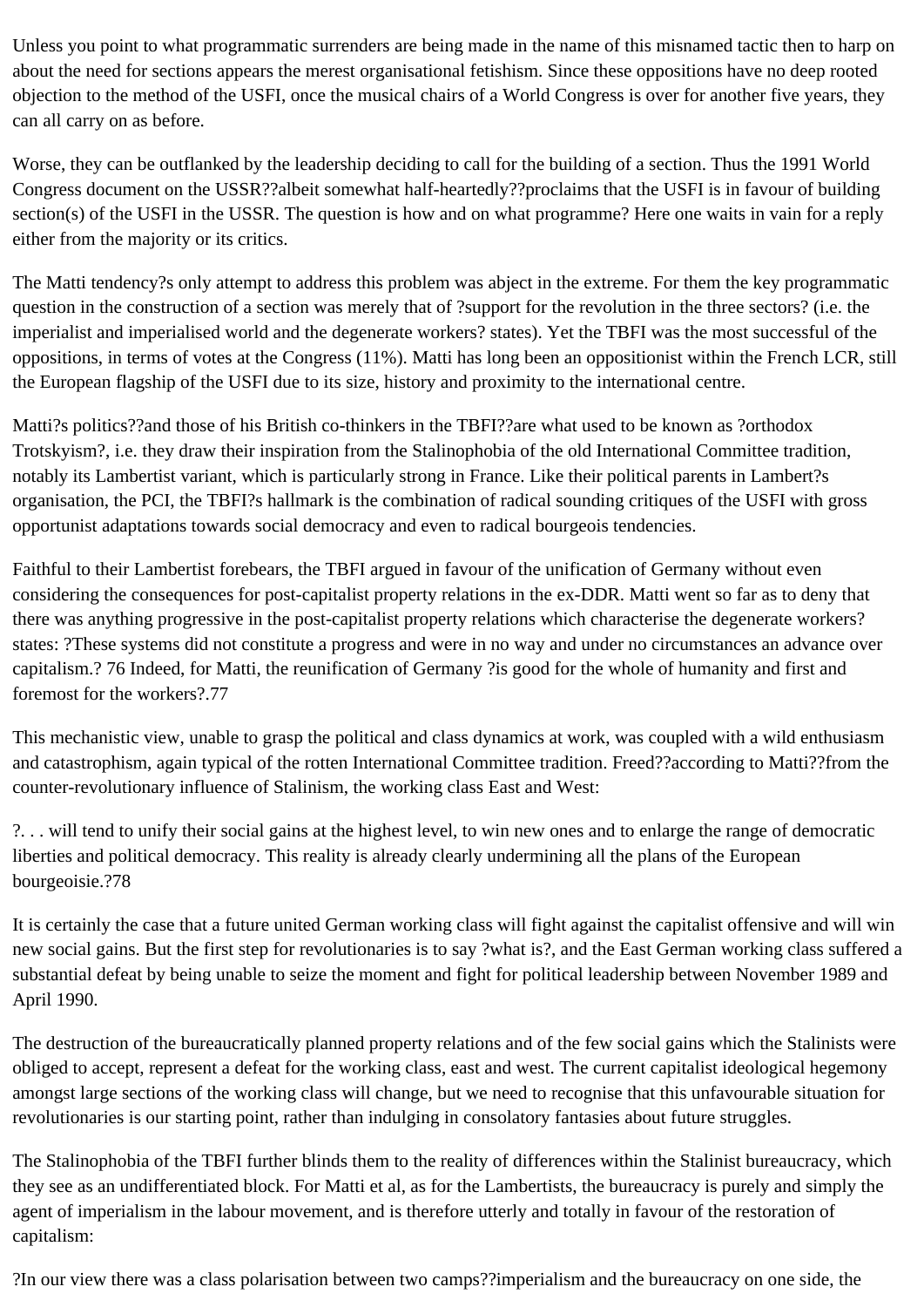working class on the other.?79

The unreality of the TBFI?s position on Eastern Europe is further shown by their blithe indifference as to the threat of capitalist counter-revolution. As late as March 1991, Matti argued that ?Capitalist restoration will not happen tomorrow in Eastern Europe and the USSR.?80 Poland and Hungary will soon prove him very wrong.

In another homage to Lambertism, the TBFI agues that the key line of advance for the world proletariat is that of democratic demands. ?Radical democracy pushed to the end is revolutionary? claims Matti.81 It was this position that led the TBFI to raise first and foremost the slogan of a constituent assembly in a united Germany rather than that of workers? councils.82

From the outset, the TBFI accepted that there would be a ?democratic? stage to unification, that it would inevitably pass through a period in which the constituent assembly was the key slogan. Even as late as the beginning of 1990, the TBFI failed to raise any call for workers? councils.83 This is no ?accident?. It is a product of their right centrist method, which seeks to follow the ?democratic? road rather than fighting for workers? democracy and workers? power.

Socialist Action (US) provided another trend of opposition to the majority?s line that a workers? state was created in Nicaragua. On the other hand, they insist that the FSLN is ?a party of revolutionists-of-action?,84 implying that the FSLN merely need pushing in the right direction a bit, and they are deliberately vague on the need for political revolution in Cuba, preferring to say that they ?advocate soviet forms of government?.85 Despite their statement that ?without a change of leadership in the International, the FI will be led to its demise?.86 Socialist Action offer no qualitative break with the centrist method of the USFI.

Given the similarity of many of the positions of Socialist Action and the TBFI, it is difficult to see why they did not form a joint opposition, as was initially proposed in 1989. For whatever factional reasons, negotiations broke down, and at the beginning of 1991 Socialist Action was severely weakened by a split to the Lambertists which took several leading members, including the instigators of many of their Lambertist positions.

At the same time, a series of ex-SWP leaders (e.g. Sheppard, Miah and Lund) have joined Socialist Action over the last 18 months proclaiming their complete political agreement with the SWP?s neo-Stalinist positions. It thus seems at least possible that SA will drop its ?left? mask and re-enter the majority fold over the next period.

The Left Tendency (LT) comes from a different political tradition, but is equally wedded to the centrism of the USFI. They rightly state that ?the politics of the International over the last few decades have been a series of errors of analysis, strategy and tactics?87 but do not draw the obvious political and methodological conclusions: the leadership of the USFI is irredeemably centrist and the USFI as a whole cannot be transformed into a revolutionary organisation.

The LT document as finally presented to Congress (where it got one vote) is substantially shorter than that originally presented internally. Criticism of the leadership line on Nicaragua was replaced by a vague and oblique reference to permanent revolution. Whether this was done to escape the wrath of the leadership or to weld an opportunist alliance, the end result was the same: despite their pretensions, the LT showed themselves to be a loyal opposition within the USFI.

In neither version of the document was there one word about Gorbachev or the crisis of the USSR. Not the slightest concrete criticism was made of the USFI?s record on the key question of political revolution. As is traditionally the case with USFI oppositions, general remarks are taken as coded explanations of precise political differences. This will not do. Diplomatic formulas and a refusal to say what is are the marks of centrism, not of Trotskyism.

With regard to the ?specially oppressed?, one of the LT?s fetishes, they are completely in tune with the USFI?s method, arguing for ?autonomous? cross-class movements and a ?strategic alliance? between the oppressed and the working class.88 Finally, the whole strategy of the LT and their co-thinkers in the International Trotskyist Committee is shown by the reaffirmation of their position that the USFI is a representative of a special kind of ?centrism of Trotskyist origin? which is qualitatively superior to centrism coming from Stalinist, social democratic, nationalist or syndicalist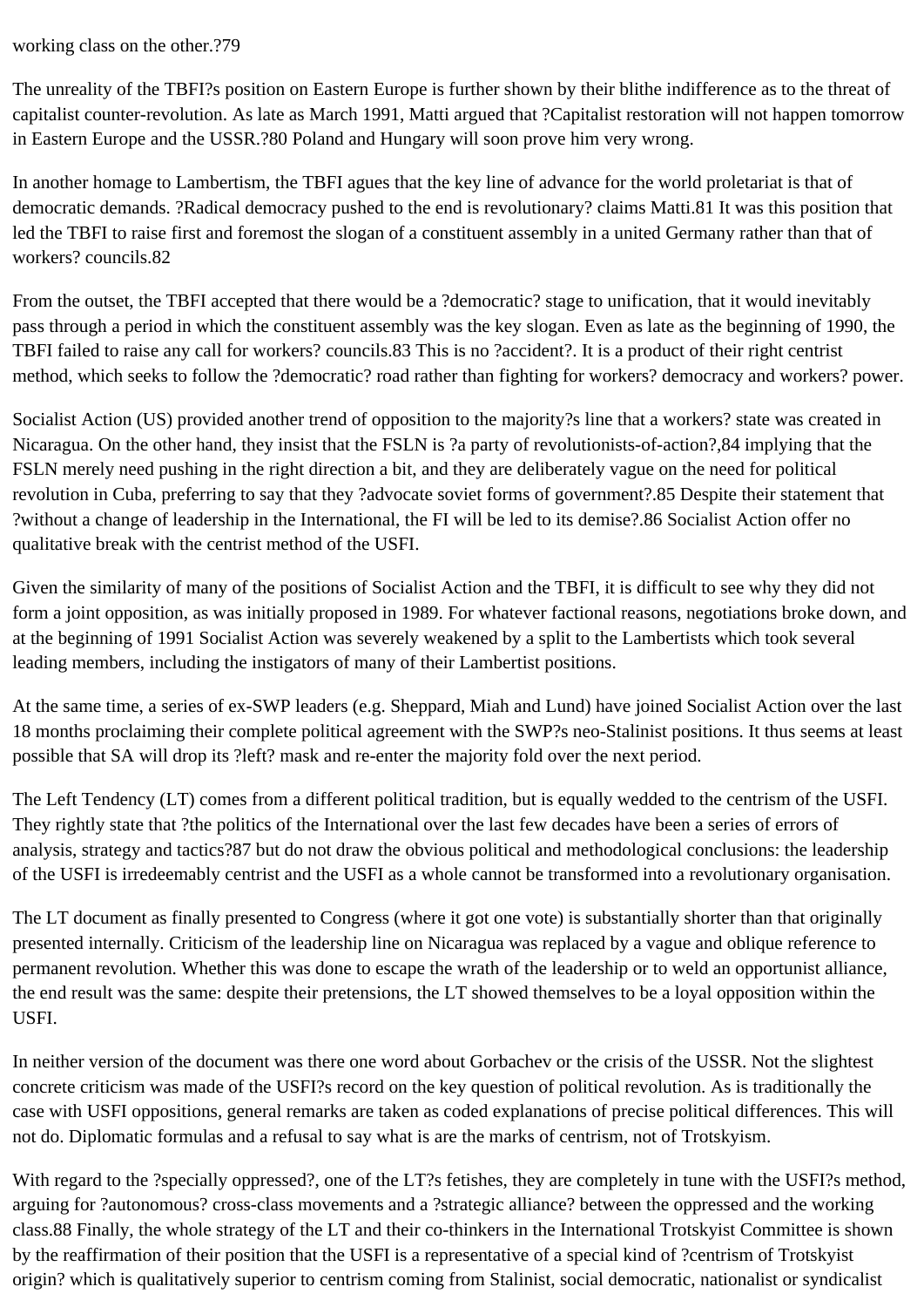origins.

In a remarkable statement which owes more to metaphysics than to Marxism, they claim that ?the Fourth International is living but it lives through the life of its different organisationally separate factions?.89 In other words, despite the errors which the LT points to, when it comes to the crunch, our brave revolutionaries see Mandel, Lambert and the rest as leading organisations which, collectively, make up a ?Fourth International? which merely needs ?politically regenerating?.

Whilst this centrist nonsense may comfort supporters of the LT inside and outside of the USFI, it does nothing to clarify the programmatic issues at the heart of refounding a revolutionary communist international, nor does it clearly state the centrist bankruptcy of all the organisations which claim the banner of the Fourth International. It is a recipe for centrist confusion, a pledge of loyalty to a rotten centrist tradition which has continued for over forty years.

### **The writing on the wall**

The lack of confidence with which the USFI faces the future is nowhere expressed more clearly than in its slow organisational collapse. At its 13th World Congress in February 1991, the European sections registered a dramatic 25% loss in membership.90 Half a dozen sections have dissolved themselves in the last five years in the name of the latest turn. Others have split. The Swiss section did not even bother to attend the Congress.

Demoralisation is widespread within both the rank and file and the leadership. During the 1980s the leadership bodies of the USFI increasingly adopted a ?hands off? approach. The supposedly six-monthly IEC did not meet for nearly two years between 1982 and 1984, and has barely scraped an annual rhythm since then, whilst the monthly Secretariat was meeting quarterly.

The quality of documents produced by the various bodies is increasingly poor, generally based on verbal reports or articles, with even lower programmatic content than usual. The 13th Congress revelled in the loose-knit federal nature of the USFI:

?Each national organisation has its own political profile, its own united front relations and its own responsibility and competence to make decisions.?91

No wonder the international leadership meets so infrequently and intervenes so little! What difference would it make? Each section effectively has national sovereignty over its line.

The USFI is preparing its own disintegration along national lines. The disappearance of so many of its sections into reformist, nationalist or right centrist organisations is the first phase of an organisational collapse which neither the leadership nor the membership seems inclined to halt. The continued existence of slender political and organisational threads will prevent the complete disappearance of the USFI, but the ?Fourth International? is clearly approaching a watershed.

There is no sign that a thoroughly critical and revolutionary opposition will develop to halt this degeneration. Even if the leadership were to execute a new centrist turn and ?save the day? at the last minute, the reprieve could only be temporary. Only a total break with the four decade-old centrist method of the USFI will enable the rank and file to find a programme and an organisation which can chart the road to political revolution in the east and social revolution in the west.

The USFI, despite its claims to be the Fourth International of Trotsky, is ridden with doubts and uncertainties as to its historical role. Rightly so. In 1938, Trotsky finished his Transitional Programme, the founding programmatic document of the Fourth International, with a resounding rallying cry: ?Workers??men and women??of all countries, place yourselves under the banner of the Fourth International! It is the banner of your approaching victory!? In 1991, the best the USFI could muster was a pathetic: ?We are convinced our programme and analyses deserve to be known?.92 The difference says it all.